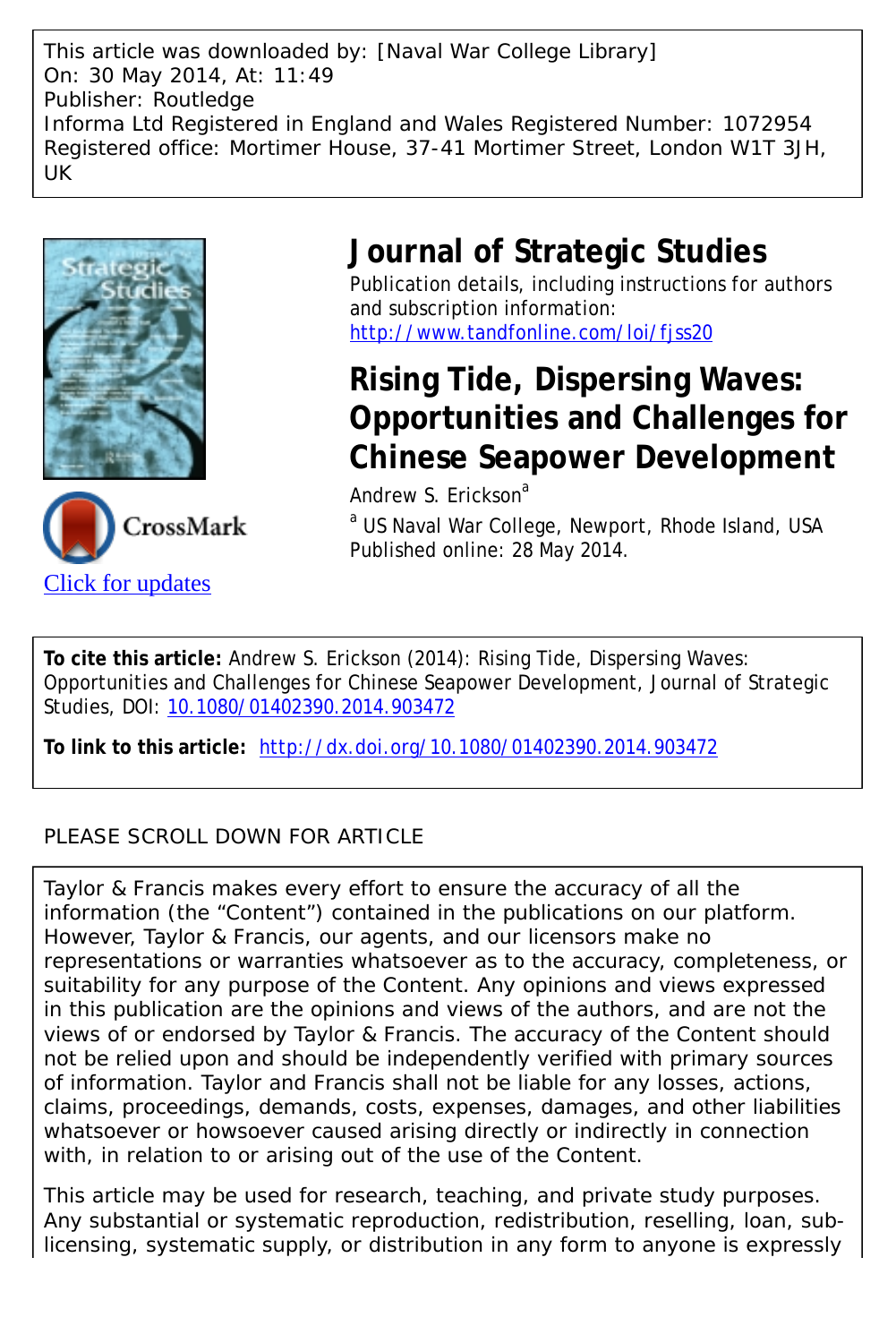forbidden. Terms & Conditions of access and use can be found at [http://](http://www.tandfonline.com/page/terms-and-conditions) [www.tandfonline.com/page/terms-and-conditions](http://www.tandfonline.com/page/terms-and-conditions)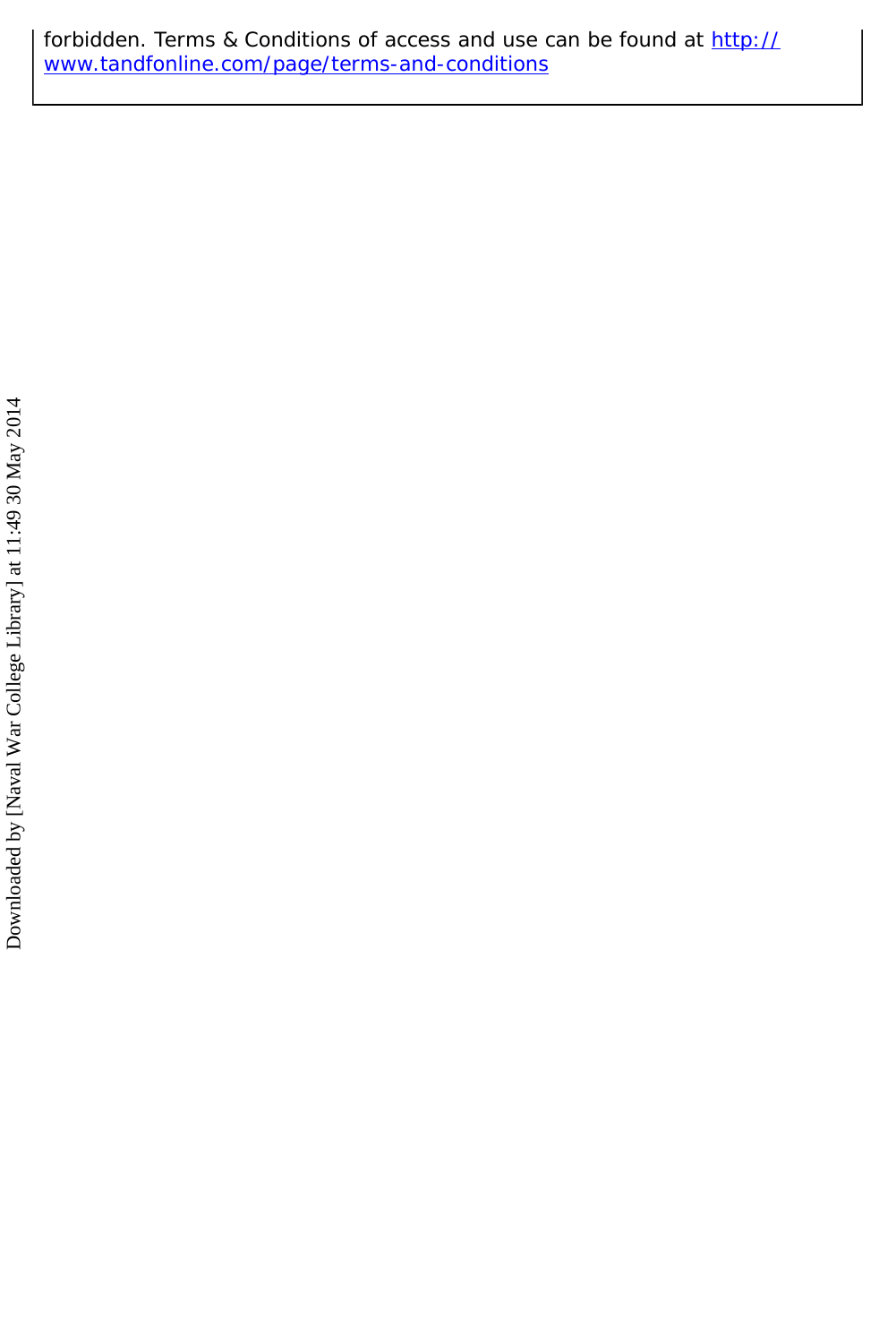# Rising Tide, Dispersing Waves: Opportunities and Challenges for Chinese Seapower Development

# ANDREW S. ERICKSON

US Naval War College, Newport, Rhode Island, USA

ABSTRACT This article surveys China's current naval forces and considers key dynamics and possible Chinese naval futures to 2020, the projected end of Beijing's 'strategic window of opportunity', the idea that a peaceful external environment for economic development, globalization, and integration of China into the global economy allows China to benefit from diversion of US attention to countering terrorism. It considers broad possibilities through 2030, the general limit of public US government projections, and by which time multiple factors will likely slow China's growth and compete for leadership focus and resources.

KEY WORDS: China, Navy, Maritime, Strategy, Near Seas, Far Seas

The 2012 'Ocean China' New Year's Concert in Beijing's Great Hall of the People captured the rising tide of Chinese seapower. Male and female presenters from China Central Television (CCTV) opened the performance, the woman wearing a blue gown to match that of all female soloists. Both read from the transcript of President Hu Jintao's 8 November 2012 report at the 18th Party Congress, which constitutes authoritative policy guidance for China's next five years: 'We should enhance our capacity for exploiting marine resources, develop the marine economy, protect the marine ecological environment, resolutely safeguard China's maritime rights and interests, and build China into a maritime power. … We should attach great importance to maritime … security.<sup>1</sup> Encores aside, only ocean-themed pieces were played. At the end of the concert, the announcers intoned that the ocean was 'China's blue-colored territory' and that becoming a maritime power was part of

<sup>&</sup>lt;sup>1</sup>'Full text of Hu Jintao's report at 18th Party Congress', Xinhua, 17 Nov. 2012, <[www.china-embassy.org/eng/zt/18th\\_CPC\\_National\\_Congress\\_Eng/t992917.htm](http://www.china-embassy.org/eng/zt/18th_CPC_National_Congress_Eng/t992917.htm)>.

This work was authored as part of the Contributor's official duties as an Employee of the United States Government and is therefore a work of the United States Government. In accordance with 17 U.S.C. 105, no copyright protection is available for such works under US Law.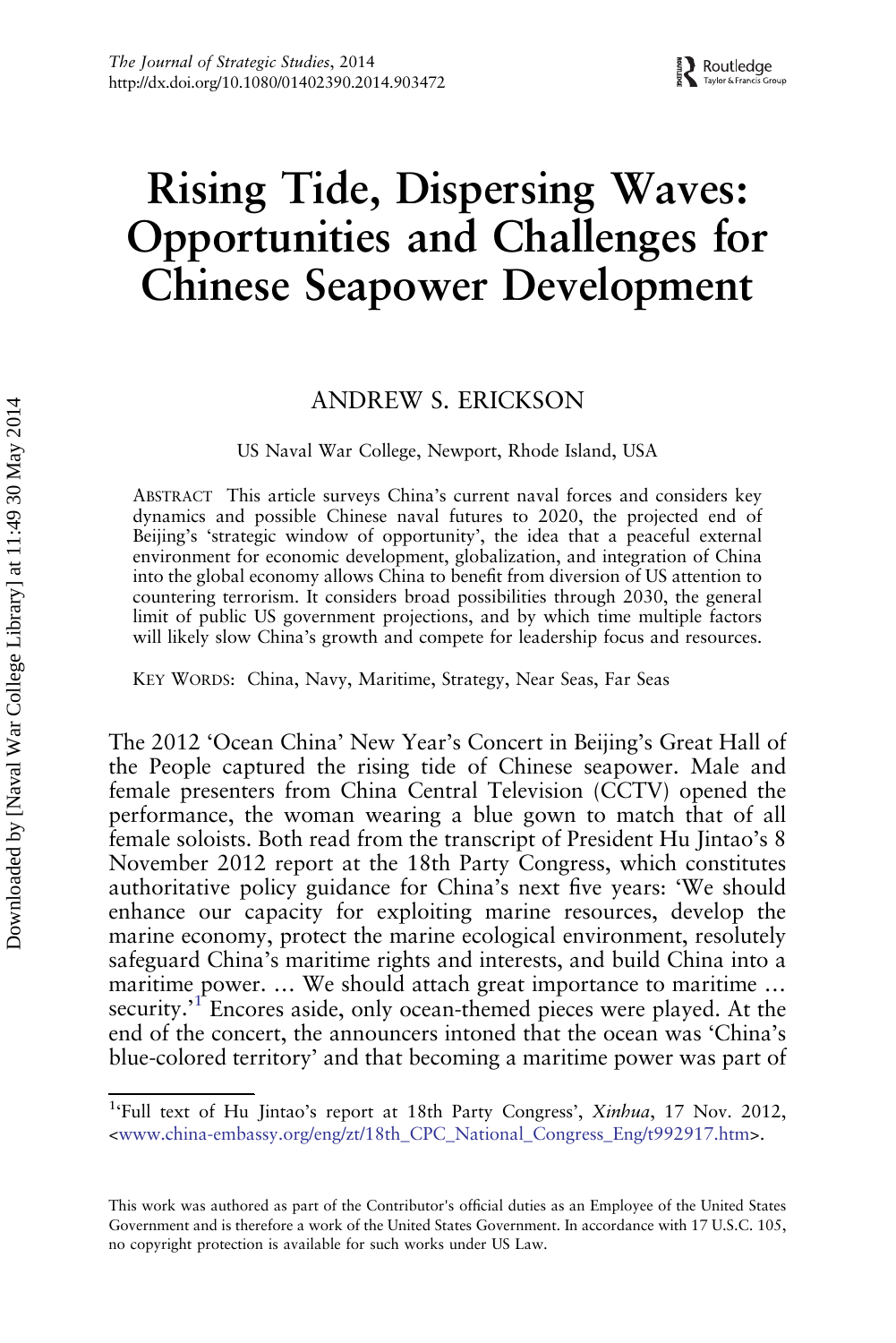the nation's 'renaissance'. 'In 2013, we will go straight to the sea,' they declared, 'and never look back!'<sup>2</sup>

China's People's Liberation Army Navy (PLAN) has indeed gone straight into the Near Seas (the Yellow, East, and South China Seas) and their immediate approaches, where it is focused primarily on conducting operations to increase 'counterintervention' – the ability to hold US and allied ships, planes, and bases at risk and thereby deter foreign interference in disputes deemed central to Beijing's interests. While still uneven and subject to considerable limitations, it is increasingly integrated and improving constantly, even in the most problematic areas. PLAN capabilities are concentrated close to Mainland China, with everless-intensive layers radiating outward.

Since 2008, Beijing has been deploying limited forces out-of-area. Between now and 2020–30, a greater diversity of out-of-area missions will be overlaid on strengthening and slightly-broadening counterintervention capabilities. In its near-to-mid-term pursuit of a 'regional blue water navy' to consolidate control in the Near Seas while pursuing influence further afield, China is likely to develop and acquire the necessary hardware should it elect to expend sufficient resources, but 'software' will be more difficult to accrue. In any case, outside observers will be able to monitor many visible indicators, for example, the PLAN's pursuit of overseas access points.

## Sea State

Already a global economic and political power, China is achieving growing regional military capabilities. The most common source of error in Chinese and US analyses of PLAN development is the conflation of two factors: scope and intensity. It is important to observe Chinese naval development through the lens of distance. This multilayered military development can best be understood in terms of radiating range rings, or ripples of capability. Like a stone dropped into the water, these capabilities form waves that radiate outward, gradually dissipating. For thematic purposes, they can be divided into three layers, or arms: control, influence, and reach.<sup>3</sup> In the direction of the Western Pacific, China has already developed a strong, highly-responsive arm of limited length to deter foreign intervention in Near Seas disputes and thereby attempt to control waters proximate to China in critical

<sup>&</sup>lt;sup>2</sup>Details from Sheila Melvin, who attended the performance.

<sup>&</sup>lt;sup>3</sup>Peter Dutton, 'Three Disputes and Three Objectives: China and the South China Sea', Naval War College Review 64/4 (Autumn 2011), 58, [<www.usnwc.edu/getattachment/](http://www.usnwc.edu/getattachment/feb516bf-9d93-4d5c-80dc-d5073ad84d9b/Three-Disputes-and-Three-ObjectivesChina-and-the) [feb516bf-9d93-4d5c-80dc-d5073ad84d9b/Three-Disputes-and-Three-Objectives](http://www.usnwc.edu/getattachment/feb516bf-9d93-4d5c-80dc-d5073ad84d9b/Three-Disputes-and-Three-ObjectivesChina-and-the)–China[and-the](http://www.usnwc.edu/getattachment/feb516bf-9d93-4d5c-80dc-d5073ad84d9b/Three-Disputes-and-Three-ObjectivesChina-and-the)>.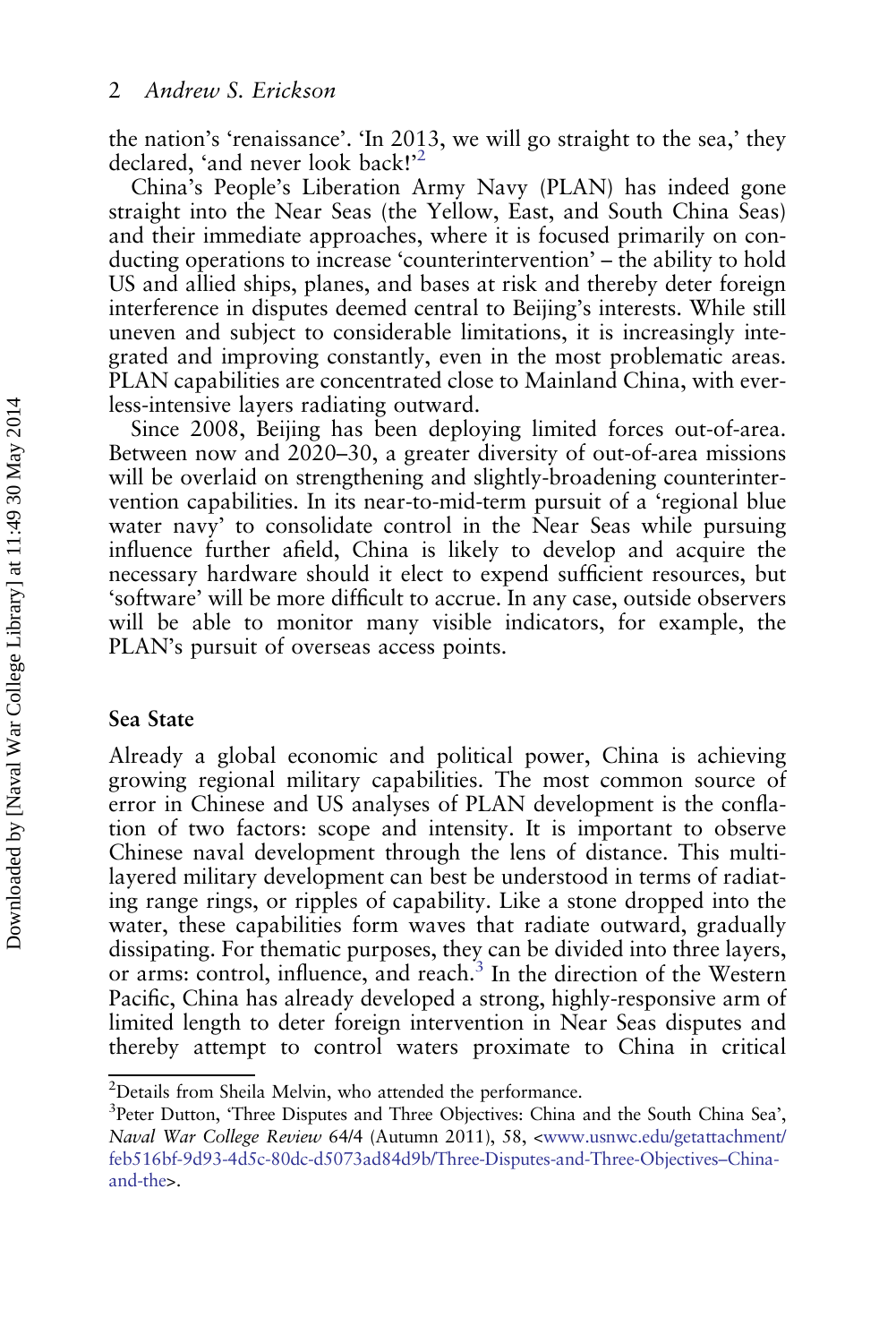situations. In the direction of the Indian Ocean, it is developing a longer, more flexible but weaker arm to demonstrate presence and with increasing ability to deliver pulses of military power at greater distances. Finally, China is developing thin, extremely modest logistical arms to support aperiodic presence anywhere in the world.

In geostrategic terms, China is making the most of its position as a still-largely-continental power by operating along interior lines. In marshaling land-, coastal-, and littoral-based forces to attempt to deter the relatively-distant US from intervening in Near Seas disputes, China operates on interior lines, whereas the US must operate along exterior lines. This affords China the advantages of operating from a fortified central position, concentrating forces, acting rapidly, and engaging multiple simultaneous actions. Disadvantages include susceptibility to encirclement and attacks from unpredictable directions, dangers that manifest themselves clearly in Chinese strategic concerns.<sup>4</sup>

For the first time in history, Chinese strategists are debating to what extent China is, and should be, a continental vs. maritime power.<sup>5</sup> While China increasingly enjoys maritime attributes, however, it has not fully shed its continental liabilities. It would thus run tremendous risks by shifting its operations primarily to exterior lines. Doing so might invite vulnerabilities to either locally-generated instability along its continental borders or even deliberate foreign targeting. It would impose reliance on relatively-fragile logistical chains. Making modest exterior efforts to expand strategic presence and thwart non-state actors is already a sensible Chinese strategy, but adopting an exterior lines approach against other capable militaries is not.

China's interior position and operations are reinforced by its national conditions. Poverty in China's vast interior, ethnic unrest in its western regions, and ongoing territorial and maritime claims disputes on its immediate periphery continue to necessitate prioritization in military development and the focusing of high-end military capabilities in areas close to home – though often contested by neighbors. The PLAN was granted its 'Near Seas defense' strategy circa 1985, making it an independent service with an independent mission for the first time. Proposed by Deng Xiaoping in 1979 and endorsed by Liu Huaqing in 1987, the concept of 'Active defense, Near Seas operations' was subsequently

<sup>&</sup>lt;sup>4</sup>Milan Vego, Naval Strategy and Operations in Narrow Seas (New York: Routledge 2003), 85-87.

<sup>&</sup>lt;sup>5</sup>Wang Jisi, "March West,' China's Geopolitical Rebalancing Strategy', Global Times, 17 Oct. 2012, [<http://opinion.huanqiu.com/opinion\\_world/2012-10/3193760.html](http://opinion.huanqiu.com/opinion_world/2012-10/3193760.html)>; Yang Yi, 'Border Security Requires Comprehensive Strategy,' Xinhua, 26 Oct. 2012, <[http://news.xinhuanet.com/world/2012-10/26/c\\_123875252.htm>](http://news.xinhuanet.com/world/2012-10/26/c_123875252.htm).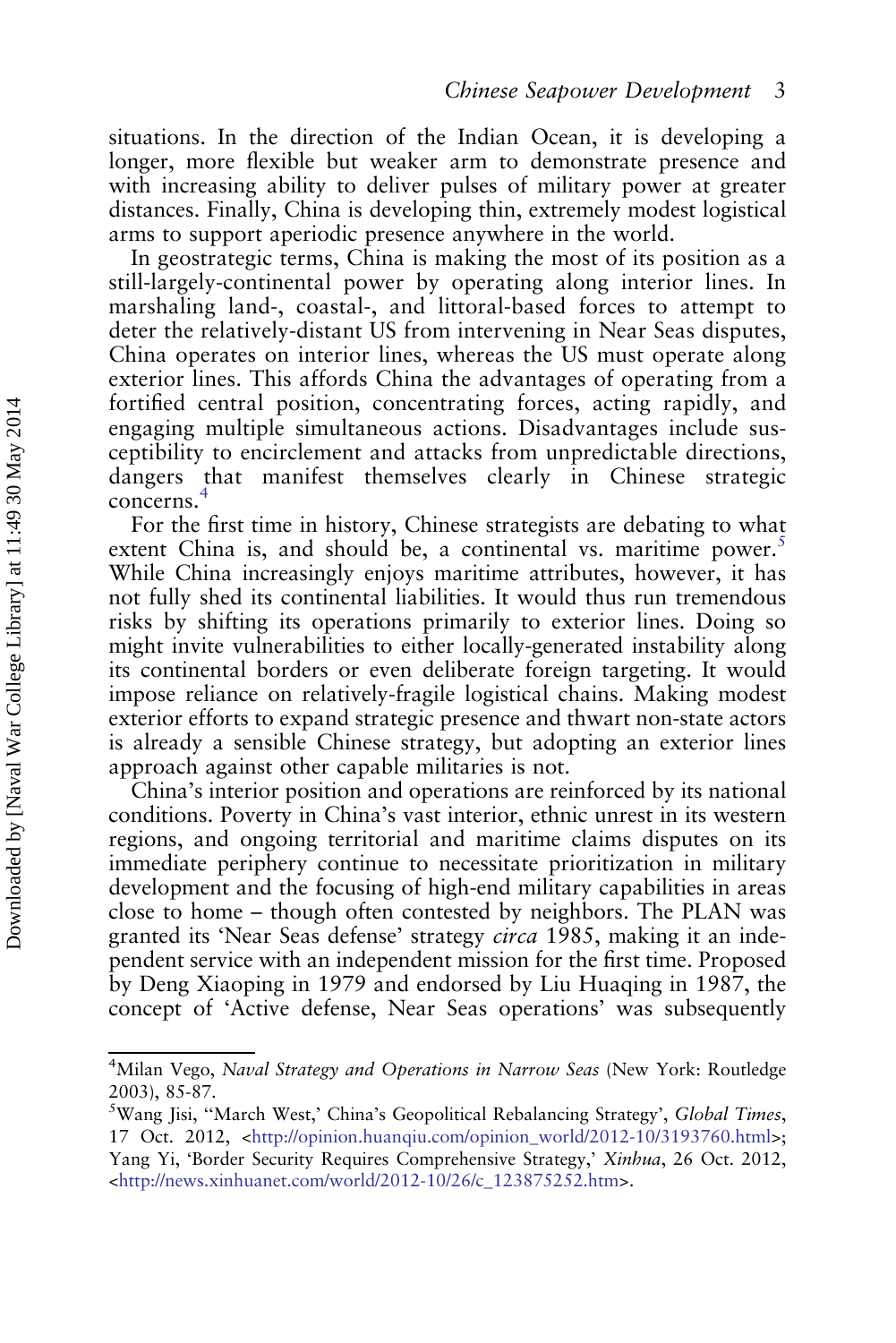operationalized.6 For two decades, China's naval development has been focused largely on developing a variant of regional counterintervention to prevent Taiwan from declaring independence, in part by developing credible capabilities to thwart US forces should Washington attempt to intervene in a cross-Strait crisis or other dispute in the Near Seas. While Taiwan's status remains the most sensitive, and limiting, issue in US-China relations, cross-Strait tensions have eased while disputes with East and South China Sea neighbors have intensified. Close to home, therefore, China's military capabilities designed to hold foreign forces at risk in Near Seas water and air space are escalating rapidly. Four of the PLAN's six campaigns appear to apply specifically to this area: naval base defense, anti-ship, anti-sea lanes of communication, and blockade.

The PLAN has many ways to mitigate its limitations for Near Seas operations. Operationally, asymmetric capabilities represent the core of the PLA's high-end development. Part of larger active defense military doctrine to support counterintervention, they are designed to further what the US military terms anti-access/area denial (A2/AD). Based partially on 'non-linear, non-contact, and asymmetric' operations, they match key Chinese strengths against US weaknesses. China systematically targets physics-based limitations in US, allied, and friendly military platforms, thereby seeking to place them on the 'wrong end of physics'.

The PLAN is supplementing its Near Seas-centric counterintervention strategy that its current naval platforms and weaponry largely support with less-intense but further-ranging naval diplomacy, humanitarian assistance and disaster relief (HA/DR), and even modest protection of its already-robust seaborne energy and resource imports and trade. PLAN capabilities designed to influence conditions farther away are making much slower progress, from a much lower baseline. In the Indian Ocean, China is engaged in low-cost, high-visibility efforts to secure energy flows and increase geopolitical influence. Two of the PLAN's campaigns, anti-sea lines of communication (SLOC) and maritime transportation protection, might apply beyond the Near Seas, but this remains unclear. Conducting high intensity kinetic operations in contested environments at this range is much harder for China, and is likely to remain so. Chinese efforts in this environment are intended primarily to shape phase zero situations, address non-traditional security threats, and engage in low-end deterrence, not to prepare for warfare with other major powers.

While the speed and scope of PLAN movement toward the Far Seas remains unclear, it is likely to ride the crest of geopolitical sea change as

<sup>&</sup>lt;sup>6</sup>Nan Li, 'The Evolution of China's Naval Strategy and Capabilities: From "Near Coast" and "Near Seas" to "Far Seas"', Asian Security 5/2 (June 2009), 150, 156.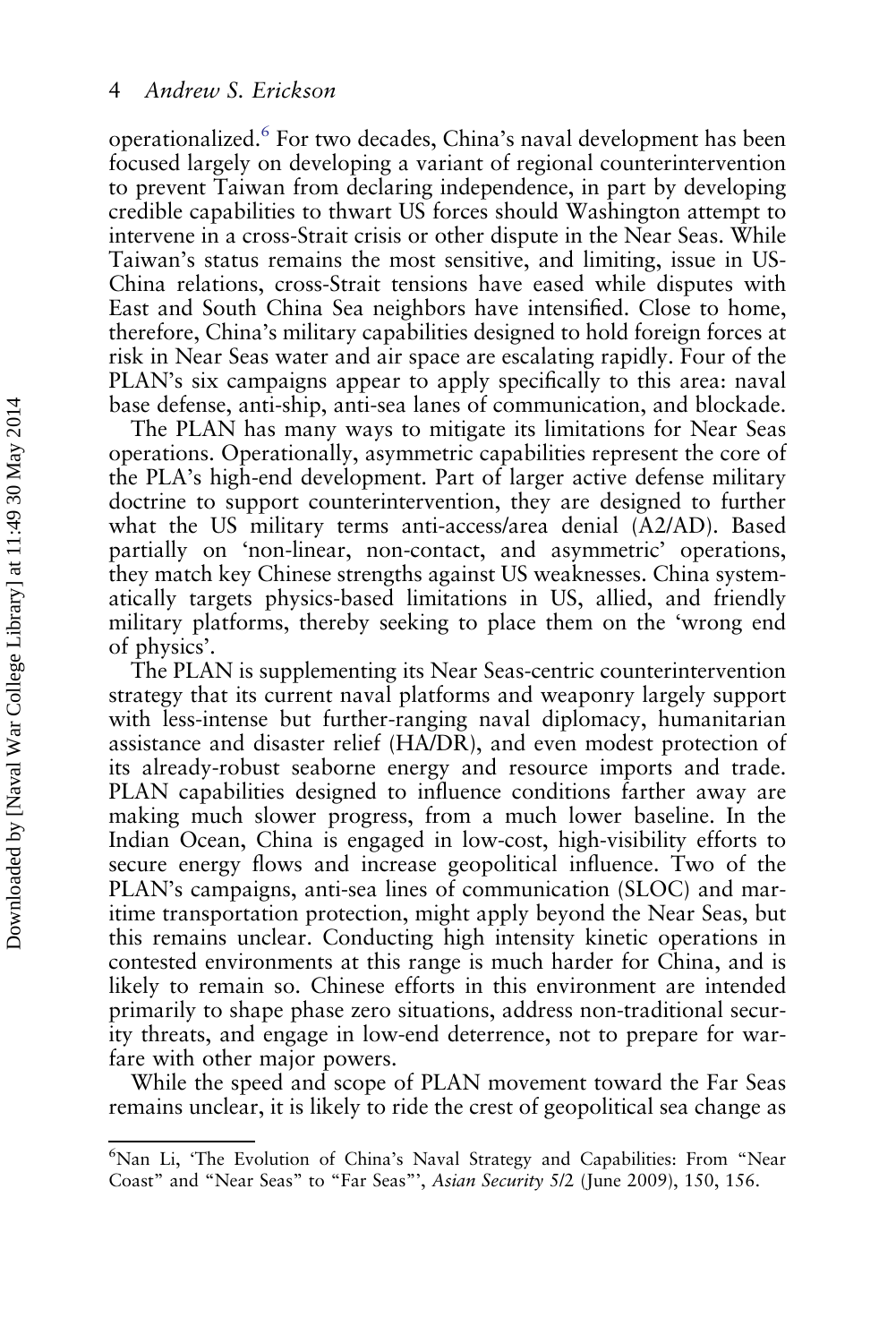Chinese interests and power continue to grow. By ~2020, China seeks a 'regional blue water navy' with extended blue water counterintervention and limited expeditionary capabilities. Beijing lacks both aspirations and necessary preparations to pursue sea control<sup>7</sup> west of Guam or achieve a US-style global power projection military before 2030. At present quality is being emphasized over quantity in many respects, to the point where the PLAN during this timeframe – in terms of platforms, in particular – is likely to be far more capable, but still limited in size. Indicators of dramatic deviations from this course would be visible well in advance, and remain largely unrealized. This is hardly surprising, as many Near Seas island and maritime claims remain unresolved, whereas the Far Seas lack such disputes and hence an obvious basis for strategic focus. Indeed, questions about China's future growth trajectory make it uncertain whether its leaders will ever face the decision of whether to develop a truly global military. Regardless, as China's naval and air forces continue rising, while its neighbors have concerns and the US remains determined to further its interests in the dynamic Asia-Pacific region, it is highly likely that the Near Seas, and possibly adjacent areas, will represent an important zone of strategic competition.

# Order of Battle

Today's PLAN has five service arms: submarine, surface, naval aviation, coastal defense, and marine corps. It has three fleets (North, East, and South Sea), as well as naval air bases, and testing ranges; and controls 25 coastal defense districts with roughly 35 artillery and cruise missile units; all of which are beyond this article's scope.<sup>8</sup> Its greatest strengths include conventional submarines, missiles, and offensive mines. [Table 1](#page-7-0) (below) enumerates major PLAN assets and their relative sophistication over the past two decades, and offers projections into the next decade.

The table reveals a striking pattern: while staying roughly the same size, the PLAN is modernizing markedly. It entered the post-Cold War era with obsolete, relatively numerous platforms. Over the next 15 years, numbers plummeted as large numbers of old vessels were replaced by smaller numbers of increasingly-capable vessels. Since the mid-2000s, quality has risen rapidly, but quantity has grown gradually

 $7$ Command of the sea sufficient to allow one's own vessels to operate freely in a given sea area by preventing opponent(s) from attacking them directly.

<sup>&</sup>lt;sup>8</sup>IISS, 'Chapter 6: Asia', The Military Balance 2014 (London: Routledge for IISS 2014), 233–5, [<www.tandfonline.com/loi/tmib20?open=114&repitition=0#vol\\_114](http://www.tandfonline.com/loi/tmib20?open=114&repitition=0#vol_114)>.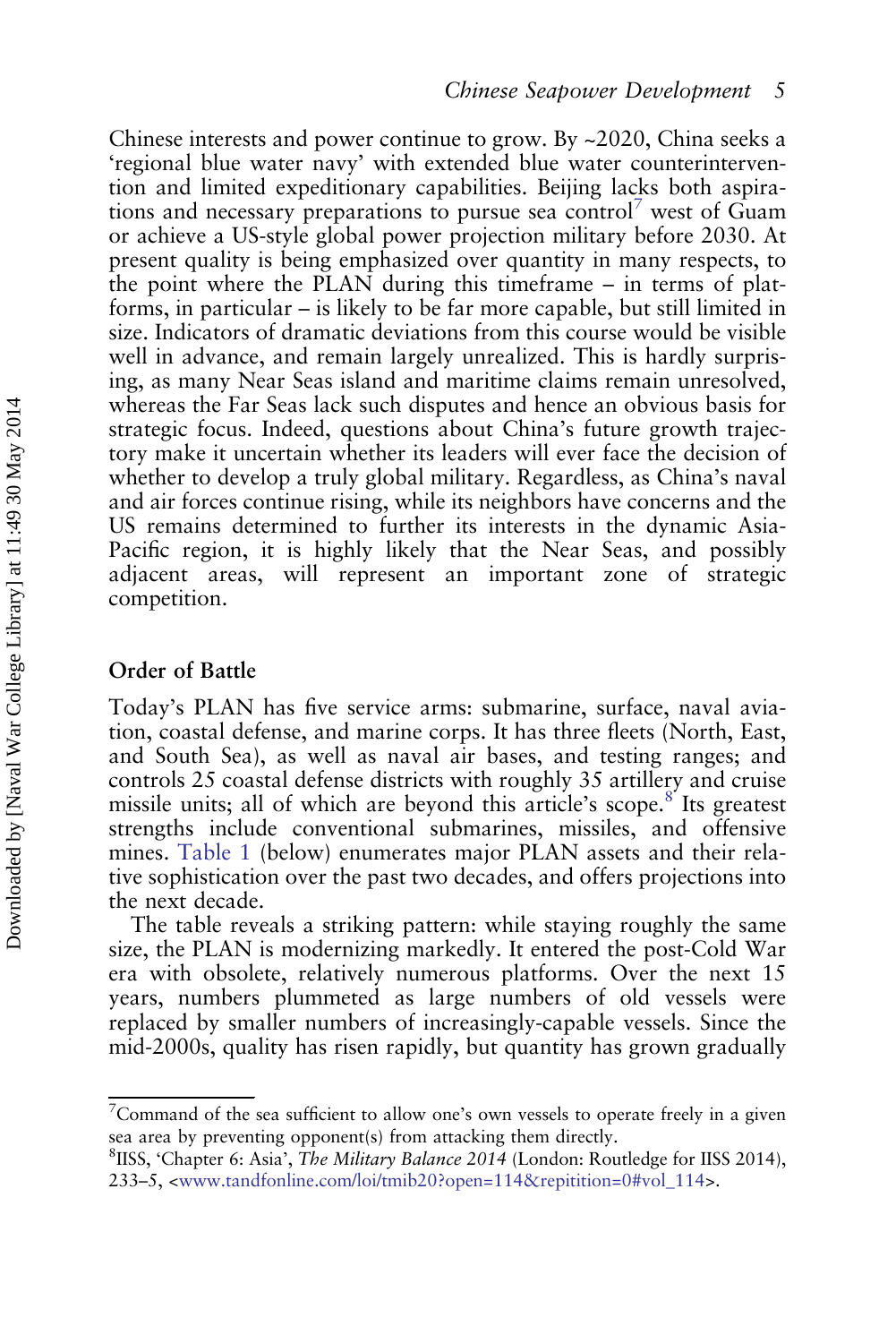| l<br>l<br>Í                            |
|----------------------------------------|
| l<br>ĺ<br>Γ                            |
| Í<br>$\ddot{\dot{\epsilon}}$<br>i<br>۱ |
| l<br>i<br>l<br>I                       |
| i<br>١<br>I<br>l<br>ı                  |
| l<br>I<br>ו<br>ו                       |
| י<br>ו                                 |
|                                        |
| ļ                                      |

Table 1. PLAN Order of Battle, 1990-2020 Table 1. PLAN Order of Battle, 1990–2020

<span id="page-7-0"></span>

| Year                                                  | 1990                             | 1995                                    | 2000                        | 2002                         | 2003          | 2005                   |                                                                                                            | 2006 2007                | 2008                                                | 2009                | 2010                        | 2011                                                                                                                       | 2012                         | 2013                   | $2015*$                              | $2020*$              |
|-------------------------------------------------------|----------------------------------|-----------------------------------------|-----------------------------|------------------------------|---------------|------------------------|------------------------------------------------------------------------------------------------------------|--------------------------|-----------------------------------------------------|---------------------|-----------------------------|----------------------------------------------------------------------------------------------------------------------------|------------------------------|------------------------|--------------------------------------|----------------------|
| <b>Ballistic Missile</b><br>Submarines                | $\oplus$                         | $\widehat{E}$                           | $\widehat{E}$               | $\stackrel{\triangle}{\geq}$ | ΝÃ            | NA(2)                  | $\stackrel{\triangle}{\geq}$                                                                               | ₹                        | $\sum_{i=1}^{n}$                                    | ΝÃ                  | NA(3)                       | $\stackrel{\triangle}{\geq}$                                                                                               | $\stackrel{\triangle}{\geq}$ | ΝÃ                     | $(3-5)$                              | $(4-5)$              |
| $\,$ powered $\,$<br>$_{\mbox{\bf (SSBNs)}}$ Nuclear- |                                  | (4) <0%> (5) <0%>                       | $5 (5) < 0\%$               | 5                            | $-60$         | $6(6)$ < 33%>          | 5                                                                                                          | 5                        | 5                                                   | $\circ$             | $6(6)$ < 33%>               | 5                                                                                                                          | 5                            | 5                      | $(6-8)$                              | $< 100\%$<br>$(6-9)$ |
| Submarines<br>Attack                                  |                                  |                                         |                             |                              |               |                        |                                                                                                            |                          |                                                     |                     |                             |                                                                                                                            |                              |                        |                                      |                      |
| (SSNs)<br>Diesel Attack                               | $(88) < 0\% >$                   | $(43) < 0\% >$                          | $-60(60)$                   | $-60$                        |               | 51 (51) $<40\%$        | 50                                                                                                         | 53                       | 54                                                  | 54                  | $54(54) < 50\%$             | $\frac{49}{5}$                                                                                                             | 48                           | 49                     | $(57 - 62)$                          | $(59-64) < 75\%$     |
| Submarines                                            |                                  |                                         | $<7\%$                      |                              |               |                        |                                                                                                            |                          |                                                     |                     |                             |                                                                                                                            |                              |                        |                                      |                      |
| $\frac{\text{(SS)}}{\text{NOTAL}}$                    | $(93)$                           | (49)                                    | $-65(66)$                   | $-65$                        | $-60$         | 57 (59)                | 55                                                                                                         | 58                       | 59                                                  | $\pmb{\mathcal{S}}$ | 60(63)                      | 54                                                                                                                         | 53                           | 54                     | $(66 - 75)$                          | $(69 - 78)$          |
| <b>SUBMARINES</b><br>Aircraft Carriers                | $\odot$                          |                                         |                             |                              | $\circ$       | $0\ (0)$               |                                                                                                            |                          |                                                     |                     |                             |                                                                                                                            |                              |                        |                                      | $(1-2)$              |
| Destroyers                                            | $(19) < 0\% >$<br>$(37) < 0\% >$ | (0)<br>(18) $< 5\%$ ><br>(37) $< 8\%$ > | $0(0)$<br>$-20(21)$ $-20\%$ | $\circ$ $\frac{6}{9}$        | >60           | 21 (21) < $40\%$       | $\circ$ $\overset{\sim}{\alpha}$ $\overset{\sim}{\alpha}$ $\overset{\sim}{\beta}$ $\overset{\sim}{\alpha}$ | $-377$<br>$-52$<br>$-52$ | $\circ$ 2 $\frac{1}{2}$ $\frac{1}{2}$ $\frac{1}{2}$ | $027$ $37$ $37$     | 0 (0)<br>25 (25) <50%>      | $\circ$ $\stackrel{\circ}{\approx}$ $\stackrel{\circ}{\approx}$ $\stackrel{\circ}{\approx}$<br>$\stackrel{\circ}{\approx}$ | $-8.358$                     | $-$ 3 $\approx \geq 3$ | (1)<br>(28-32)<br>(52-56)<br>(50-25) | $(30-34)$ <85%>      |
| Frigates<br>Corvettes<br>Larger Amphibious            |                                  |                                         | $-40(37)$ $-25\%$           |                              |               | 43 (43) < $35\%$       |                                                                                                            |                          |                                                     |                     | 49 (49) <45%>               |                                                                                                                            |                              |                        |                                      | $(54-58) < 85\%$     |
|                                                       | $\odot$                          | $\widehat{e}$                           | $N/A$ $(0)$                 | $\frac{4}{2}$                | $\frac{4}{2}$ | $\widehat{\mathbf{e}}$ |                                                                                                            |                          |                                                     |                     | $\frac{\text{N/A}}{27}$ (0) |                                                                                                                            |                              |                        |                                      | $(24 - 30)$          |
| Ships: LSTs and                                       |                                  |                                         | Almost 50 (60)              |                              |               | (43)<br>20             |                                                                                                            |                          |                                                     |                     | (55)                        |                                                                                                                            |                              |                        |                                      |                      |
|                                                       |                                  |                                         |                             |                              |               |                        |                                                                                                            |                          |                                                     |                     |                             |                                                                                                                            |                              |                        |                                      |                      |
| LPDs<br>Smaller                                       | (58)                             |                                         |                             |                              |               | (43)<br>23             | 25                                                                                                         | 25                       | 28                                                  | 28                  | 28                          | 28                                                                                                                         | 23                           | 26                     | $(53 - 55)$                          | $(50 - 55)$          |
| Amphibious                                            |                                  |                                         |                             |                              |               |                        |                                                                                                            |                          |                                                     |                     |                             |                                                                                                                            |                              |                        |                                      |                      |
| Ships: LSMs<br>Missile-Armed                          | (215)                            | (217)                                   | N/A (100)                   | $-50$                        | $\sim 50$     | 51 (51)                | 45                                                                                                         | $\frac{1}{4}$            | 45                                                  | $\approx$           | 85 (85)                     | 86                                                                                                                         | 86                           | 85                     | (85)                                 | (85)                 |
| Coastal Patrol                                        |                                  |                                         |                             |                              |               |                        |                                                                                                            |                          |                                                     |                     |                             |                                                                                                                            |                              |                        |                                      |                      |
| Craft                                                 |                                  |                                         |                             |                              |               |                        |                                                                                                            |                          |                                                     |                     |                             |                                                                                                                            |                              |                        |                                      |                      |

 $\left( continued \right)$ (continued)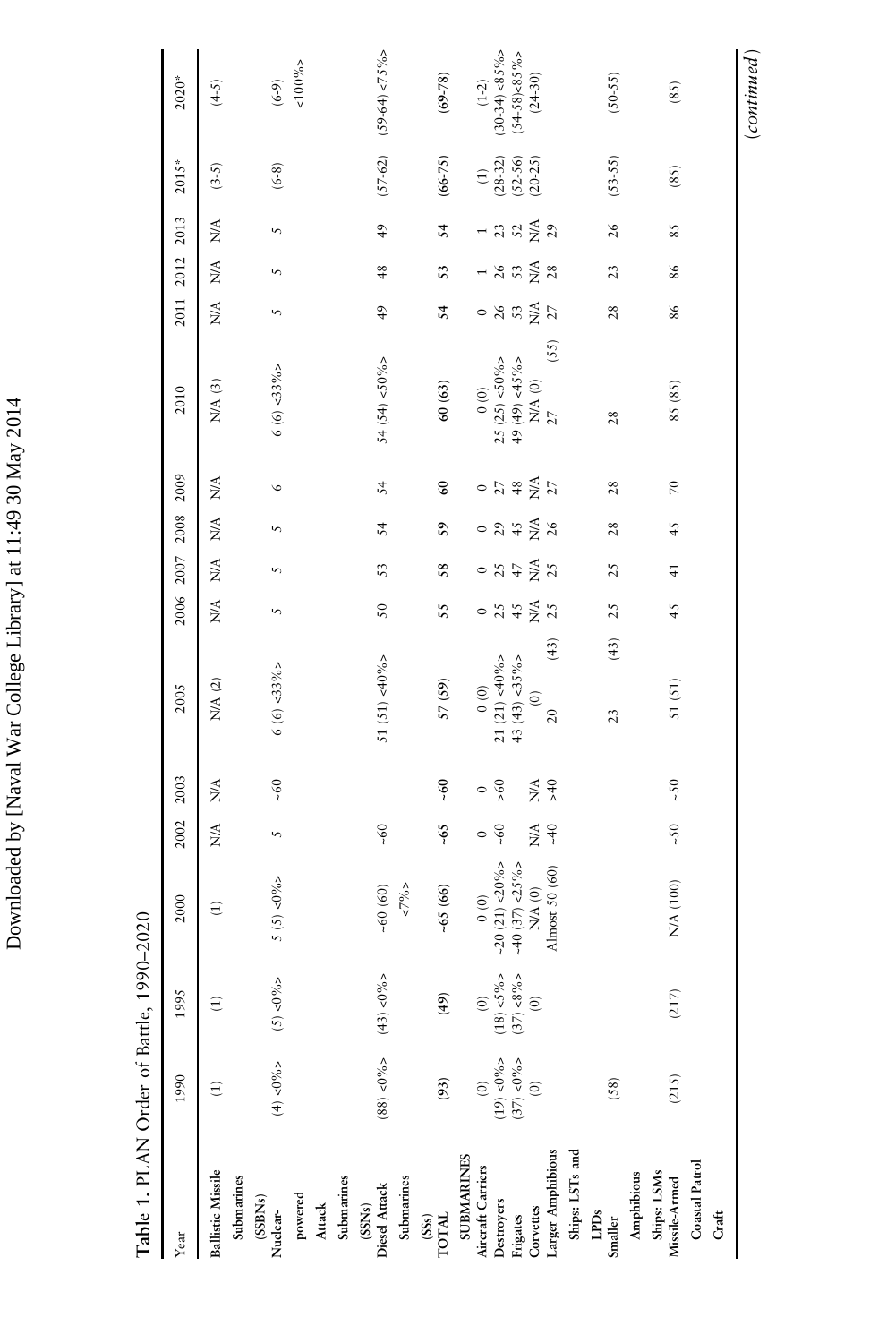| ł                                                            |
|--------------------------------------------------------------|
| l<br>J                                                       |
| ı                                                            |
|                                                              |
| ì                                                            |
| I<br>l                                                       |
| ł<br>l                                                       |
|                                                              |
| $\frac{1}{2}$                                                |
| ֧֖֖֧֪֪֪֦֪֧֧֚֚֚֚֚֚֚֚֚֚֚֚֚֚֚֚֚֝֝֝֝֝֝֝֟֓֝֬֝֝֝֬֝֝֬֝֬֝֬֝֬֝֬֝֬֝֝֬֝ |
|                                                              |
| l                                                            |
| I                                                            |
|                                                              |
| í                                                            |
| ı,<br>I                                                      |
|                                                              |
|                                                              |
| l                                                            |
| ١                                                            |
| ֧ׅ֧֧ׅ֧֪֧֚֚֚֚֚֚֚֚֚֚֚֚֚֚֚֚֚֚֚֚֚֚֚֚֚֚֬֡֡֡֬֜֡֟֓֡֡֬֜<br>į         |
| I                                                            |
|                                                              |
| i<br>)                                                       |
| j                                                            |
| ļ<br>i                                                       |
| ١                                                            |
| Ì<br>J                                                       |
|                                                              |
| i<br>j                                                       |
| l<br>ì                                                       |
|                                                              |
|                                                              |
|                                                              |
|                                                              |
| i                                                            |
| I.                                                           |
|                                                              |
| J                                                            |
|                                                              |
| ׇ֚֕֡                                                         |
|                                                              |
|                                                              |
|                                                              |
|                                                              |
|                                                              |
|                                                              |
| I<br>١                                                       |
| ļ<br>١                                                       |
|                                                              |

Table 1. (Continued). Table 1. (Continued).

| Year                         | 1990  | 1995  | 2000        | 2002   | 2003    | 2005      | 2006 | 2007        | 2008 2009 |     | 2010      |     | 2011 2012 2013 |     | $2015*$           | 2020*         |
|------------------------------|-------|-------|-------------|--------|---------|-----------|------|-------------|-----------|-----|-----------|-----|----------------|-----|-------------------|---------------|
| <b>LATOT</b>                 | (329) | (272) | $-110(218)$ | ~150   | $-150+$ | 158 (158) |      | 165 163 173 |           | 200 | 214 (214) | 220 | 217            |     | $216$ $(239-254)$ | $(244 - 264)$ |
| SURFACE SHIPS<br>TOTAL NAVAL | (422) | (312) | $-175(284)$ | $-215$ | $-210+$ | 215 (217) | 220  | 221         | 232       | 260 | 274 (277) | 274 | 270            | 270 | $(305 - 329)$     | $(313 - 342)$ |
| VESSELS                      |       |       |             |        |         |           |      |             |           |     |           |     |                |     |                   |               |
|                              |       |       |             |        |         |           |      |             |           |     |           |     |                |     |                   |               |

Note: Default figure from that year's Office of the Secretary of Defense (OSD) report. Figure in () from Office of Naval Intelligence (ONI). Figure in <%> indicates 'approximate percentage modern' as assessed by ONI: 'Modern submarines are those able to employ submarine-launched intercontinental ballistic missiles or antiship cruise missiles', while Modern surface ships are those able to conduct multiple missions or that have been extensively upgraded since 1992.' \*Figures for 2015 and 2020 projected by ONI. Where totals based on OSD and ONI's figures diverge sharply, the ONI-based total should be used, as OSD figures in these cases do not reflect one or more PLAN vessel categories. information provided to the US-China Economic and Security Review Commission, Suitland, MD, 24 June 2013; Craig Murray, Andrew Berglund and Kimberly Hsu, 'China's Naval Modernization and Implications for the United States', US-China Economic and Security Review Commission Staff Research Backgrounder, 26 Aug. 2013, <http://origin. Sources: OSD reports, 2000-13; US Office of Naval Intelligence. US Office of Naval Intelligence, PLA Navy Orders of Bartle 2000-2020, written response to request for Note: Default figure from that year's Office of the Secretary of Defense (OSD) report. Figure in () from Office of Naval Intelligence (ONI). Figure in <%> indicates 'approximate percentage modern' as assessed by ONI: 'Modern submarines are those able to employ submarine-launched intercontinental ballistic missiles or antiship cruise missiles', while 'Modern surface ships are those able to conduct multiple missions or that have been extensively upgraded since 1992.' \*Figures for 2015 and 2020 projected by ONI. Where totals based on OSD and ONI's figures diverge sharply, the ONI-based total should be used, as OSD figures in these cases do not reflect one or more PLAN vessel categories. Sources: OSD reports, 2000–13; US Office of Naval Intelligence. US Office of Naval Intelligence, PLA Navy Orders of Battle 2000–2020, written response to request for information provided to the US-China Economic and Security Review Commission, Suitland, MD, 24 June 2013; Craig Murray, Andrew Berglund and Kimberly Hsu, 'China's Naval Modernization and Implications for the United States', US-China Economic and Security Review Commission Staff Research Backgrounder, 26 Aug. 2013, <[http://origin.](http://origin.www.uscc.gov/sites/default/files/Research/Backgrounder_Chinas%20Naval%20Modernization%20and%20Implications%20for%20the%20United%20States.pdf) www.uscc.gov/sites/default/files/Research/Backgrounder\_China's%20Naval%20Modernization%20and%20Implications%20for%20the%20United%20States.pdf>. www.uscc.gov/sites/default/files/Research/Backgrounder\_China'[s%20Naval%20Modernization%20and%20Implications%20for%20the%20United%20States.pdf](http://origin.www.uscc.gov/sites/default/files/Research/Backgrounder_Chinas%20Naval%20Modernization%20and%20Implications%20for%20the%20United%20States.pdf)>.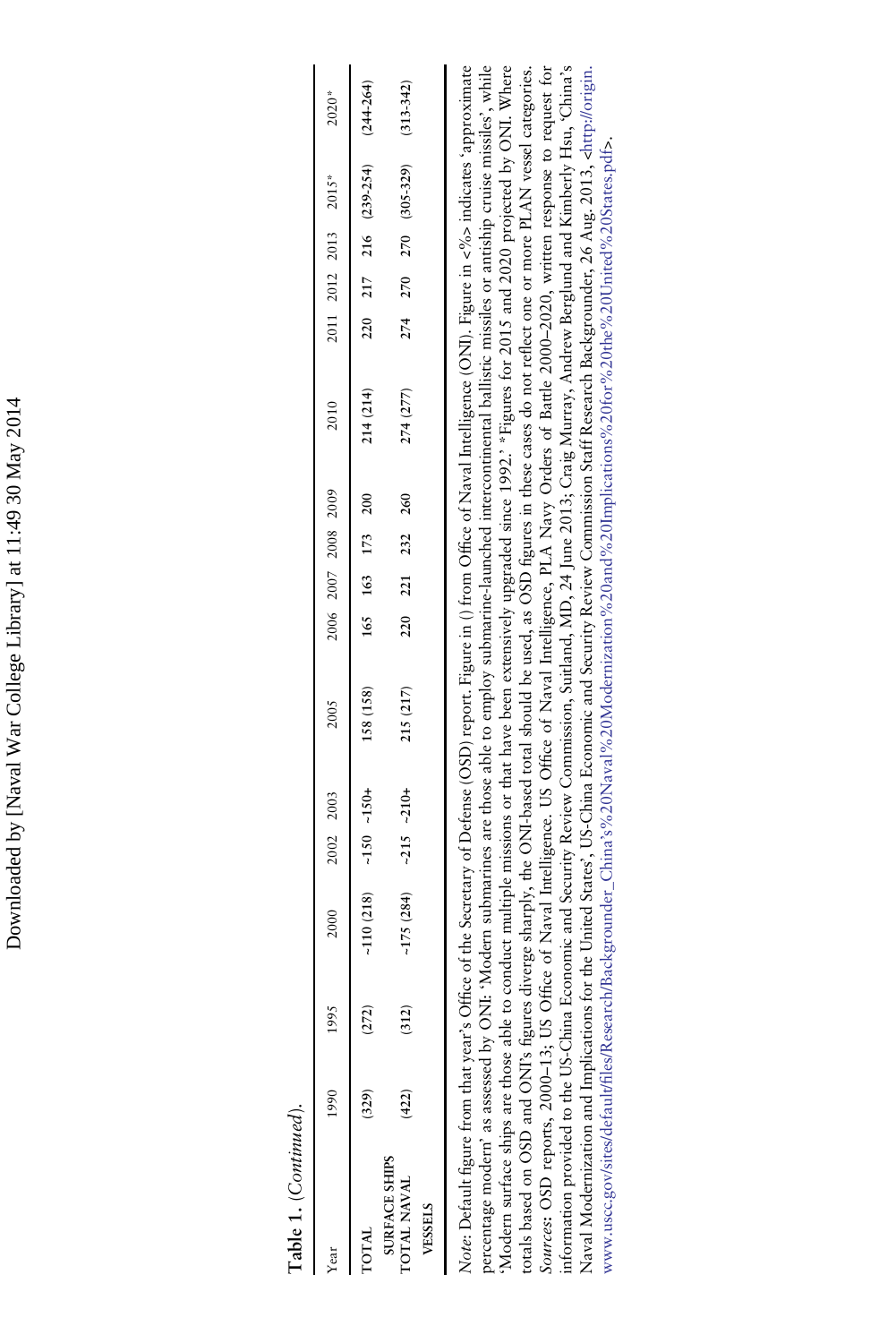as well. By 2020, the PLAN will have a largely modern force more numerous than any time since the early-to-mid 1990s.

#### Submarines

The PLAN currently possesses over 60 submarines, including 4 SSBNs, 5 SSNs, and 53 diesel attack submarines. Submarines have been a top PLAN priority in recent years. The majority of China's several new naval facilities are submarine bases. The Office of the Secretary of Defense (OSD) estimates that China's percentage of submarines considered modern has risen from <10 per cent  $(2000-04)$  to 50 per cent (2008) to 56 per cent (2010).<sup>9</sup> The US Office of Naval Intelligence (ONI) estimates that ~75 per cent of the force will be modern by 2015. By 2020, ONI judges, 100 per cent of the SSN and 75 per cent of the conventional force will be modern. Perhaps an additional five years of construction could increase the latter ratio even further. Between now and 2020, the portion of attack submarines equipped with anti-ship cruise missiles (ASCMs) will rise from 'well over half' to virtually all. $10<sup>+</sup>$ As part of this advancement, OSD projects, 'The Song, Yuan, Shang and the still-to-be-deployed Type 095 all will be capable of launching the long-range CH-SS-NX-13 ASCM, once the missile completes development and testing.'<sup>11</sup>

Having long prioritized attack submarines, the PLAN appears to be shifting their employment role from primarily torpedo to primarily missile (though also torpedo) delivery platforms. China is developing and producing as many as six different classes of submarines: two classes of indigenously designed diesel vessels (including the Yuan/ Type 039A/B) and four classes of nuclear vessels: the relatively-noisy 6,096-tonne Shang-class/Type 093) nuclear-powered attack submarine (SSN) and Jin-class/Type 094 SSBN; and quieter Type 095 ASCM/Land Attack Cruise Missile (LACM)-capable guided-missile attack submarine (SSGN) and Type  $\dot{0}96$  SSBN follow-on versions.<sup>12</sup> Two second-

<sup>&</sup>lt;sup>9</sup>Office of the Secretary of Defense [hereafter, OSD], Military and Security Developments Involving the People's Republic of China 2011, Annual Report to

Congress, 43, [<www.defense.gov/pubs/2013\\_china\\_report\\_](http://www.defense.gov/pubs/2013_china_report_final.pdf)final.pdf>.<br><sup>10</sup>Jesse Karotkin, Senior Intelligence Officer for China, Office of Naval Intelligence, 'Trends in China's Naval Modernization', Testimony before the US-China Economic and Security Review Commission, 30 Jan. 2014, <[www.uscc.gov/sites/default/](http://www.uscc.gov/sites/default/files/Karotkin_Testimony1.30.14.pdf)files/ [Karotkin\\_Testimony1.30.14.pdf>](http://www.uscc.gov/sites/default/files/Karotkin_Testimony1.30.14.pdf).<br><sup>11</sup>OSD (2011), 4. 11<br><sup>12</sup>Ronald O'Rourke, *China Naval Modernization: Implications for US Navy* 

Capabilities – Background and Issues for Congress, Congressional Research Service, RL33153 (28 Feb. 2014), 7–15, <[www.fas.org/sgp/crs/row/RL33153.pdf>](http://www.fas.org/sgp/crs/row/RL33153.pdf). All tonnages in this and the following section from the latest relevant entry on <[www.janes.](http://www.janes.com) [com>](http://www.janes.com).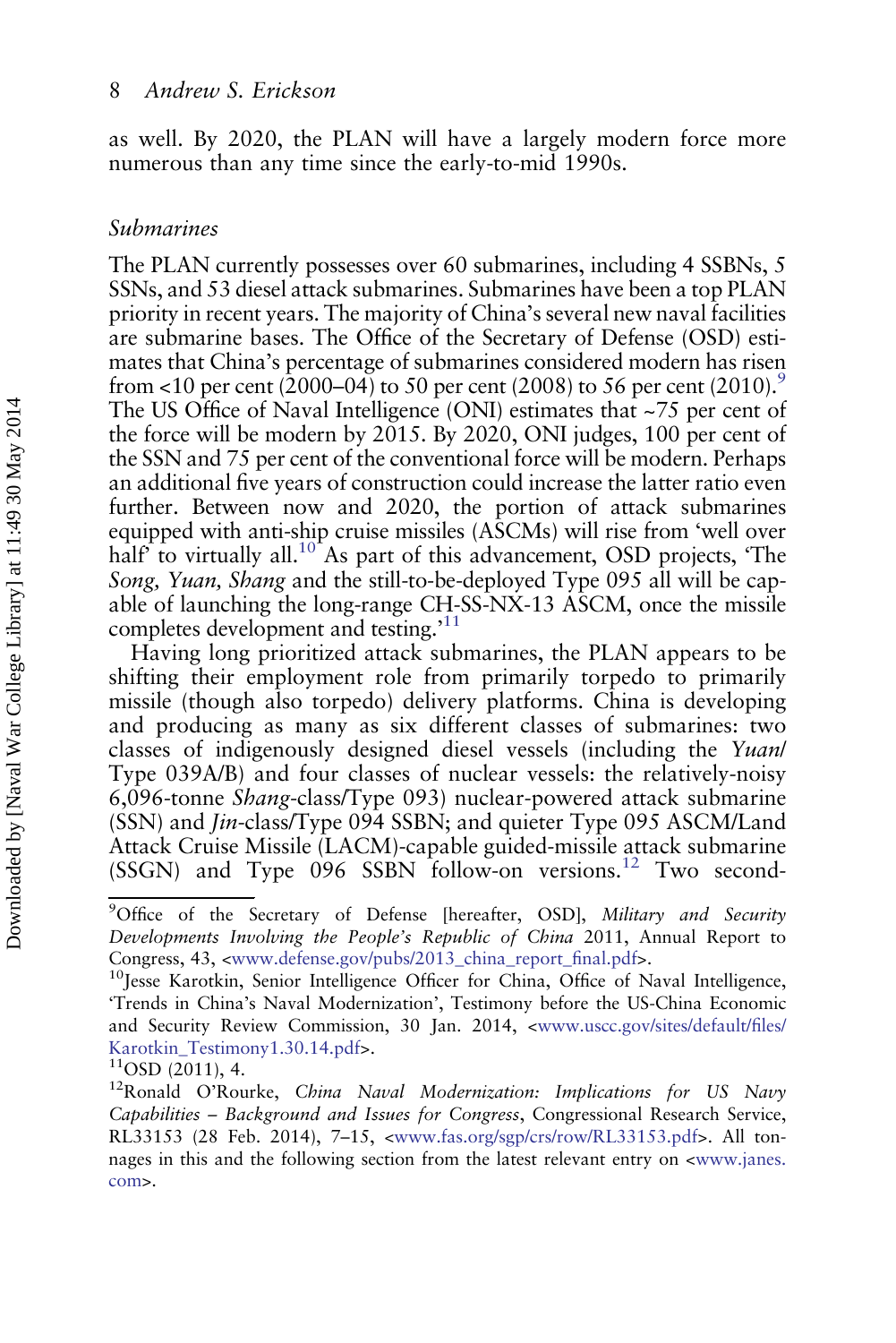generation Shang-class SSNs are fielded, with an improved 093A variant reportedly launched in 2013, to be joined by four additional hulls.<sup>13</sup> Beginning ~2015, they will begin to replace their *Han-class* predecessors. Also beginning in ~2015, 095s are likely to join Chinese surface vessels in offering unprecedented land-attack capability, useful for power projection and overseas influence.<sup>14</sup>

PLAN SSBN development appears likely driven by organizational interests, long-term force development, and desire to exploit vulnerabilities in missile defense systems. ONI assesses that China's three Jins 'will likely commence deterrent patrols in 2014', building on a recent trend of extended submarine patrols and the successful development and testing of the 4,000+nautical mile-range JL-2 SLBM.<sup>15</sup> OSD assesses that 'up to five may enter service before China proceeds to its next generation SSBN (Type 096) over the next decade<sup>5.16</sup>

Chinese conventional submarines are already relatively quiet.<sup>17</sup> With no US equivalent and Japan's capable force much smaller, Beijing boasts the world's largest advanced conventionally powered submarine force. Thirteen of three successively refined versions of the Type 039 Song class diesel-electric submarine have been launched, with production having stopped in 2004. Twelve Yuan-class advanced indigenous submarines are in service,<sup>18</sup> with production of up to eight more planned.<sup>19</sup> The 2,900-tonne Yuan boasts air-independent propulsion and Russian quieting technology.20 By the end of 2006, the PLAN also received eight formidable 3,125-tonne Kilo-class Project 636M diesel submarines purchased in 2002 (and associated weaponry, including wake-homing and wire-guided torpedoes and the 120 nautical mile-range terminally-supersonic SS-N-27B ASCM) to augment its two Project 877EKM and two Project 636 variants. Finally, a large conventionally-powered ~5,000tonne Type 032 'Qing-class' submarine was launched from Wuchang Shipyard in September 2010. The significant missile capacity in its 22 meter-long sail could allow it to replace the Golf-class as a ballistic missile test bed,<sup>21</sup> but it might instead be the first hull in a new class of submarine designed to deliver large quantities of missiles.<sup>22</sup>

<sup>&</sup>lt;sup>13</sup>IISS, 'Chapter 6: Asia,' *The Military Balance 2014*, 208.<br><sup>14</sup>O'Rourke, *China Naval Modernization*, 8.<br><sup>15</sup>Karotkin, 'Trends in China's Naval Modernization'.'<br><sup>16</sup>OSD (2013), 6.<br><sup>17</sup>O'Rourke, *China Naval Modernizati* 

Strength and Calculated Weakness', in Peter Dutton, Andrew S. Erickson and Ryan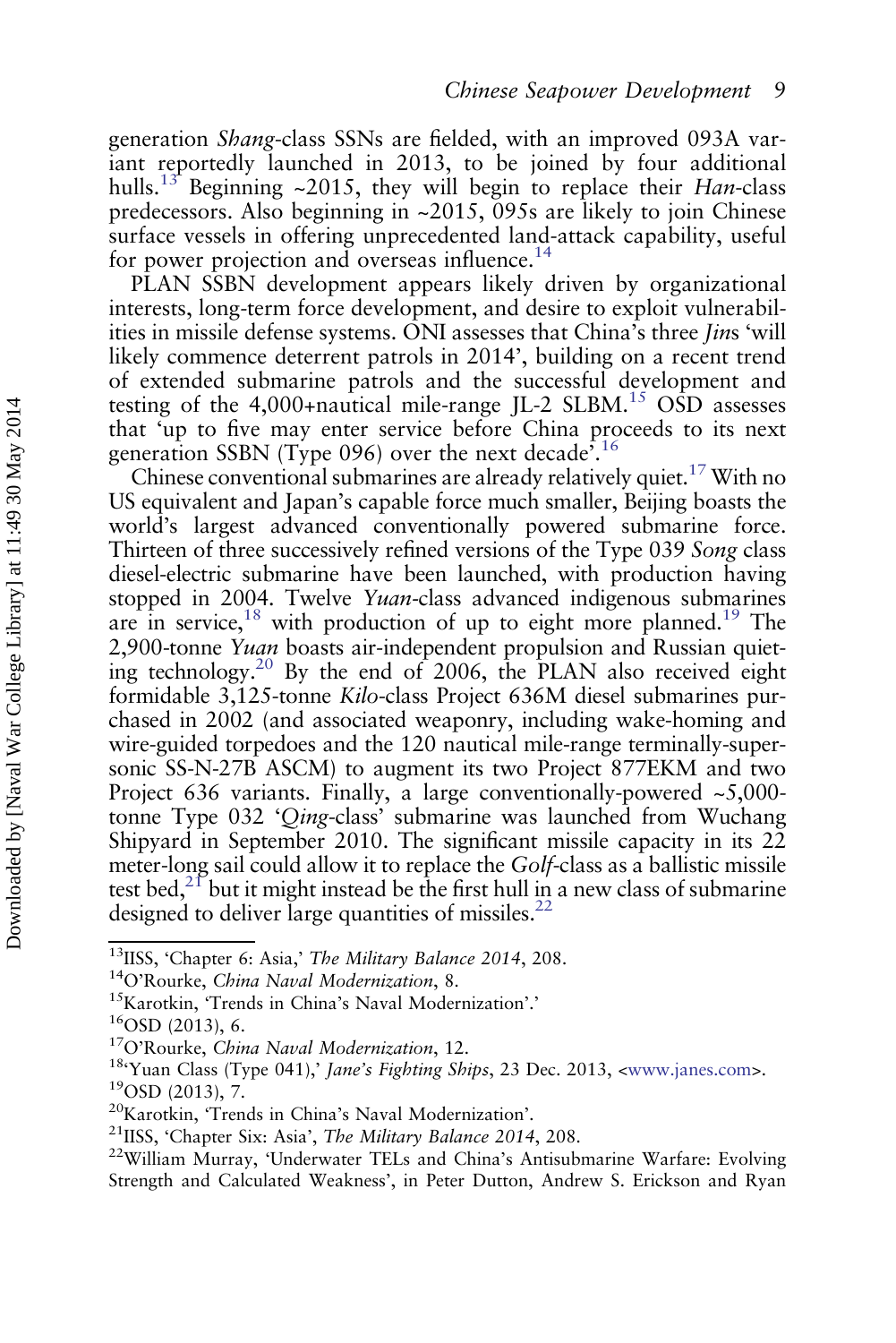#### Surface Combatants

Since the early-1990s, China has deployed four Russian-purchased Sovremenny-class destroyers and ten new classes of indigenous destroyers and frigates.<sup>23</sup> While not growing significantly in number, China's surface fleet has increased rapidly in quality, defensibility, value (due to platforms' fielding anti-ship missiles and other weapons), and mission diversity. It still primarily bolsters existing counterintervention capabilities; the PLAN as a whole remains far from supporting a substantial ability to protect SLOCs. OSD estimates that the percentage considered modern rose from <10 per cent (2000–04), to 26 per cent (2010), with progress continuing.<sup>24</sup> The PLAN's  $\sim$ 77 principal surface combatants are increasingly-capable and multi-mission.

'The PLA Navy is in the forefront of China's A2/AD developments'. OSD assesses, 'having the greatest range and staying power within the PLA to interdict third-party forces.' As part of an overall PLA focus on missiles, like conventionally-powered submarines, many surface vessels appear prioritized as ASCM delivery platforms. In the assessment of William Murray, China's 'marked reliance on advanced ASCMs suggests strongly that the PLA leadership regards every surface combatant to be the aquatic equivalent of a missile Transporter-Erector-Launcher (TEL)'.<sup>25</sup> Given their robust anti-ship capabilities, in the event of actual combat, China's most advanced surface combatants and submarines would likely be ordered to target and attack carrier strike groups (CSGs) or any other hostile surface warships detected. Closer in, 'coastal defense cruise missiles, maritime strike aircraft, and smaller combatants' would contribute strongly.26

Destroyers. China has been rapidly upgrading its destroyer fleet with six new incrementally-improved classes of indigenously-built destroyers, many with enhanced air defenses. ONI considers 17 of China's 27 destroyers 'modern'.<sup>27</sup> The 8,067-tonne Sovremenny missile destroyers, purchased from Russia and stationed in the East Sea Fleet, offered China unprecedented anti-surface and some anti-air warfare capability.

Martinson (eds), China's Near Seas Combat Capabilities, US Naval War College China Maritime Study 11 (Feb. 2014), 22–3, <[www.usnwc.edu/Research](http://www.usnwc.edu/ResearchGaming/China-Maritime-Studies-Institute/Publications.aspx)—Gaming/China-

[Maritime-Studies-Institute/Publications.aspx](http://www.usnwc.edu/ResearchGaming/China-Maritime-Studies-Institute/Publications.aspx)>.<br><sup>23</sup>O'Rourke, *China Naval Modernization*, 22.<br><sup>24</sup>OSD (2011), 43. <sup>25</sup>William Murray, 'China's Undersea Warfare: A USN Perspective', paper presented at 'China's Strategy for the Near Seas' Conference, China Maritime Studies Institute, US Naval War College, 11 May 2011.

 $^{26}$ OSD (2013), 34.<br><sup>27</sup>Karotkin, 'Trends in China's Naval Modernization'.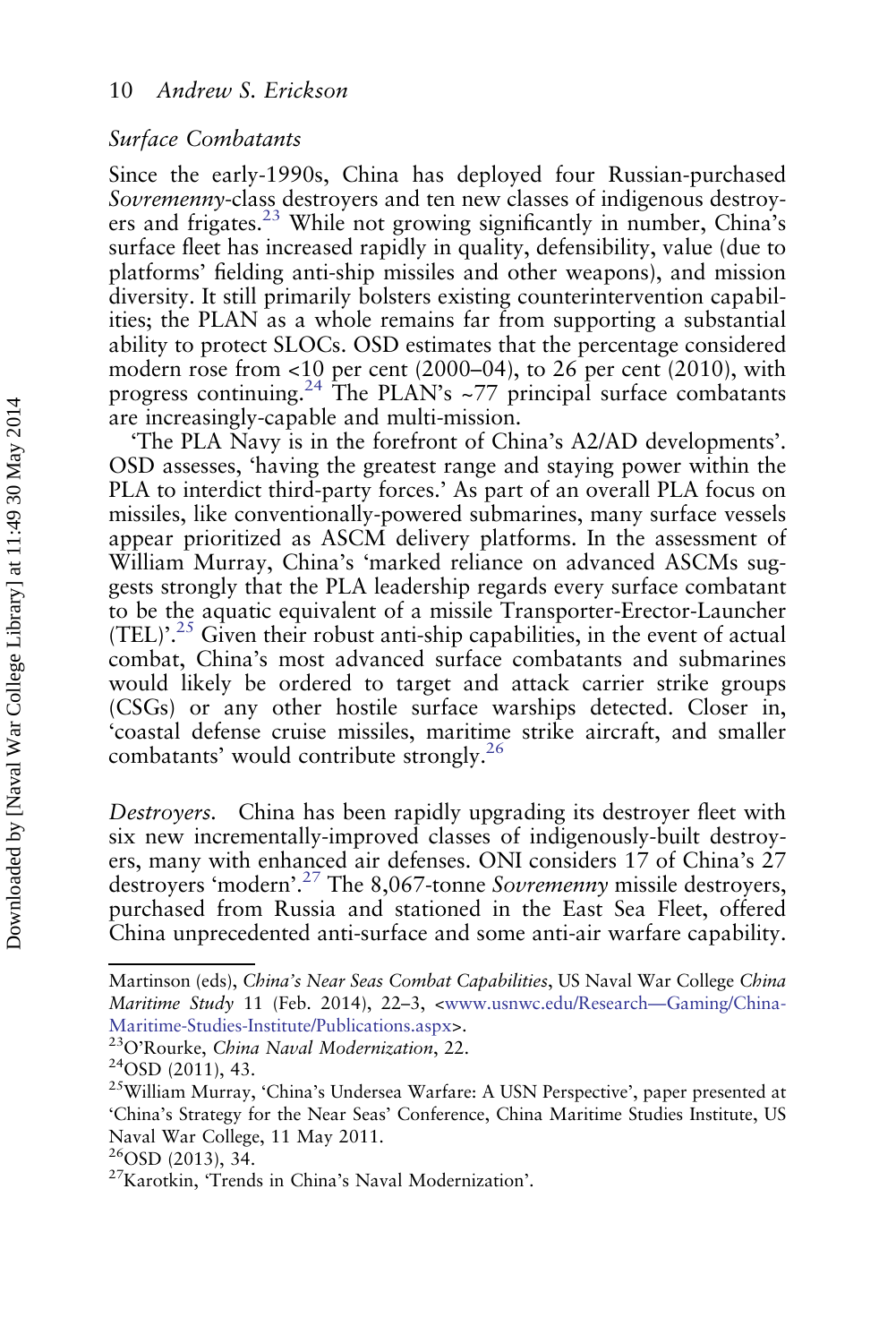Two Project 956 Sovremenny missile destroyers, built in 1996 and entering service in 1999 and 2001, are now designated Hangzhou (Hull 136) and Fuzhou (Hull 137). Two improved Project 956EM variant vessels with enhanced ASCMs, wide-area air defense systems, and sensors – Taizhou (Hull 138) and Yangzhou (Hull 139) – entered service in 2005 and 2006 respectively.

The PLAN currently possesses four 3,729-tonne Type 051 Luda class missile destroyers. Designed for surface warfare, with limited anti-air and anti-submarine warfare missions, and built between 1970 and 1991, these aged vessels were refitted in the 1990s to improve their surface and air-defense capabilities. A single 6,000-tonne Type 051B Luhai-class multi-role missile destroyer, Shenzhen hull 167, entered service in 1998 and was refitted in 2004. Based on the older Type 051B multi-role destroyer's hull design, 7,112-tonne type 051C Luzhou class air-defense guided missile destroyers Shenyang hull 115 and Shijiazhuang hull 116, commissioned in the North Sea Fleet in 2006 and 2007 respectively, boast a marinized SA-N-20 surface-to-air missile (SAM) system to address anti-air warfare (AAW) deficiencies. Two hulls of the 4,674-tonne Type 052A Luhu class, a multi-role missile destroyer (Harbin hull 112 and Qingdao hull 113), entered service in the mid-1990s. This first Chinese modern multi-role surface combatant with comprehensive surface strike, air defense, and antisubmarine warfare capabilities is also the first Chinese-built warship to be fitted with a significant suite of sophisticated Western-designed weapons systems and sensors.

Two Type 052B Luyang-I class multi-role missile destroyers, commissioned in 2004, are, at 154 meters long and with 7,112 tonnes displacement, larger than any previous Chinese-built destroyers. New indigenous and imported weapon and sensor systems afford Guangzhou (Hull 168) and Wuhan (Hull 169) enhanced air defense and basic anti-submarine warfare (ASW) capabilities.

The PLAN's eight 7,112-tonne Type 052C Luyang-II class area air-defense guided missile destroyers are based on the Type 052B (Luyang-I class) destroyer's hull. These ships possess the indigenously-produced vertically launched HQ-9 surface-to-air missile system and the phased array Sea Eagle radar, which has a superficial resemblance to US SPY-1 phased array radars carried by US Arleigh Burke-class destroyers.

Two 7,500-tonne Type 052D Luyang III follow-ons are in service, with more under construction at Changxingdao-Jiangnan Shipyard. More than ten additional hulls are expected to replace Ludas.<sup>28</sup> Different from their immediate predecessor, 052Ds boast a new vertical

 $^{28}$ OSD (2013), 7.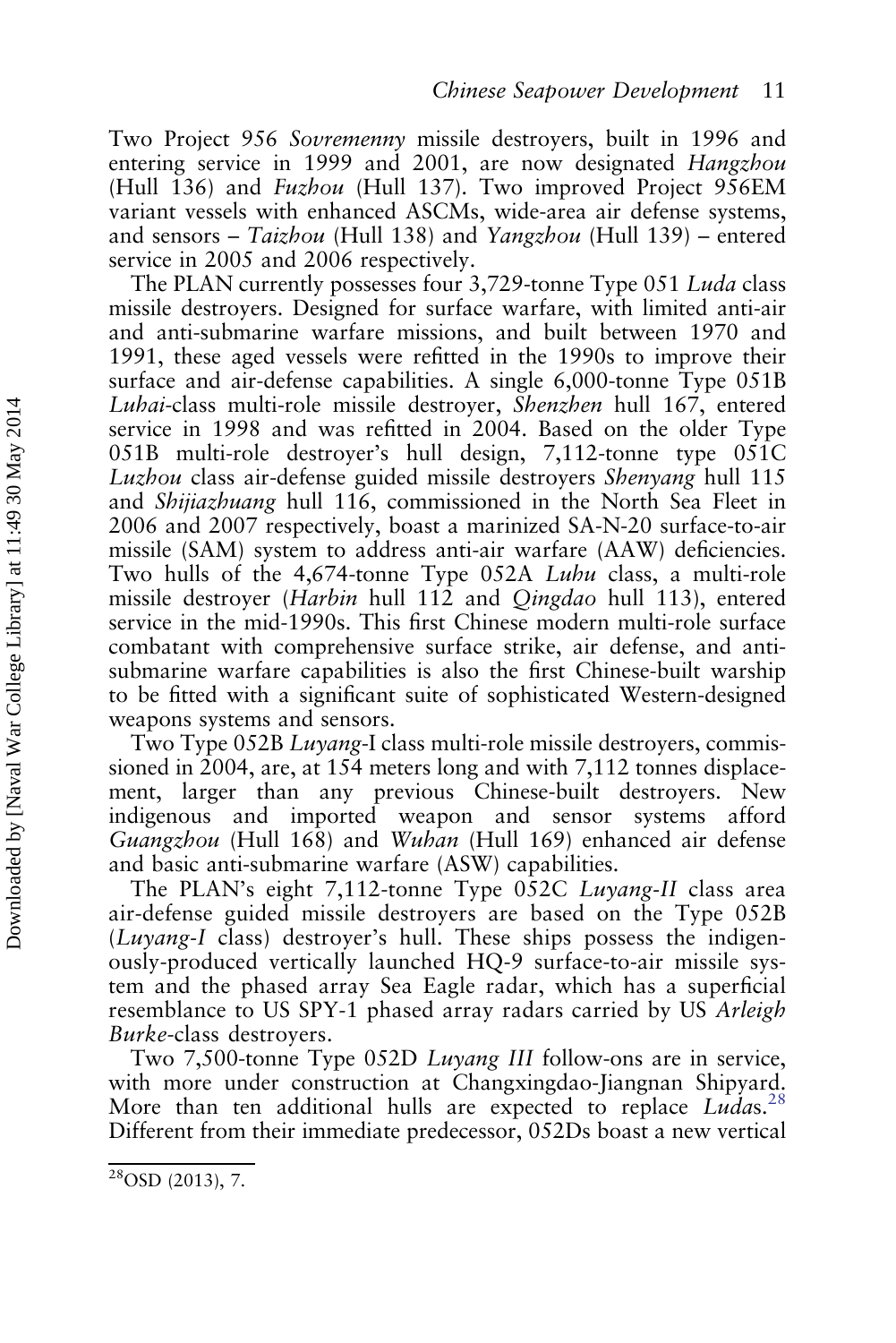launch system (VLS), with 64 missile canisters replacing the 052C's 48 revolver-style canisters; a different gun system; and larger phased-array radar faces.

Frigates. China's inventory of frigates has likewise improved substantially, with four new classes of indigenously-constructed (the later two based on the earlier two) frigates deployed since the early-1990s. Twenty-two relatively obsolete 1,729-tonne Type 053 Jianghu class missile frigates have been supplemented by fourteen 2,286-tonne Type 053H2G and 053H3 Jiangwei class multi-role missile frigates. In 2005, the PLAN received two 3,963-tonne Jiangkai I class Type 054 multi-role frigates, Ma'anshan (Hull 525) and Wenzhou (Hull 526). These vessels boast French-made diesels and a combination of Russian and Chinese weapon systems, as well as Dutch point defense systems. Jiangkai II air defense frigates were the first class of surface warship of which China has built more than two since the 1990s. China's 16–19 3,963-tonne Jiangkai IIs have 32 vertical launch cells with HQ-16 SAMs, and phased array air search and guidance radars.

Smaller vessels offer support and additional layers of flexibility in the Near Seas, allowing more PLAN forces to range farther afield. Ten hulls of the 1,500-tonne *Jiangdao*-class Type 056 corvette have recently been commissioned.<sup>29</sup> Series-production continues in four shipyards, with 10–20 additional hulls anticipated.<sup>30</sup> China's Coast Guard has 110 oceangoing ships and 1,050 patrol craft and smaller boats, with numbers slated to rise by 30 and 100 respectively by 2015. Oceangoing vessels are larger and more capable, some decommissioned from the PLAN and some embarking helicopters.<sup>31</sup>

The PLAN's ~85 small missile-equipped combatants include 60 stealthy Houbei class Type 022 wave-piercing catamaran missile craft. The high-speed (cited by some as exceeding 50 knots) wave-piercing, low observability (radar cross-section-reduced), 224-tonne catamaran is based on an Australian ferry design. This impressive anti-surface weapons system, consisting of eight YJ-83 ASCMs, each with a range of

<sup>&</sup>lt;sup>29</sup>Karotkin, 'Trends in China's Naval Modernization'.<br><sup>30</sup>OSD (2013), 7.<br><sup>31</sup>Craig Murray, Andrew Berglund and Kimberly Hsu, 'China's Naval Modernization and Implications for the United States', US-China Economic and Security Review Commission Staff Research Backgrounder, 26 Aug. 2013, 7, [<http://origin.www.uscc.](http://origin.www.uscc.gov/sites/default/files/Research/Backgrounder_Chinas%20Naval%20Modernization%20and%20Implications%20for%20the%20United%20States.pdf) gov/sites/default/fi[les/Research/Backgrounder\\_China](http://origin.www.uscc.gov/sites/default/files/Research/Backgrounder_Chinas%20Naval%20Modernization%20and%20Implications%20for%20the%20United%20States.pdf)'s%20Naval%20Modernization% [20and%20Implications%20for%20the%20United%20States.pdf](http://origin.www.uscc.gov/sites/default/files/Research/Backgrounder_Chinas%20Naval%20Modernization%20and%20Implications%20for%20the%20United%20States.pdf)>.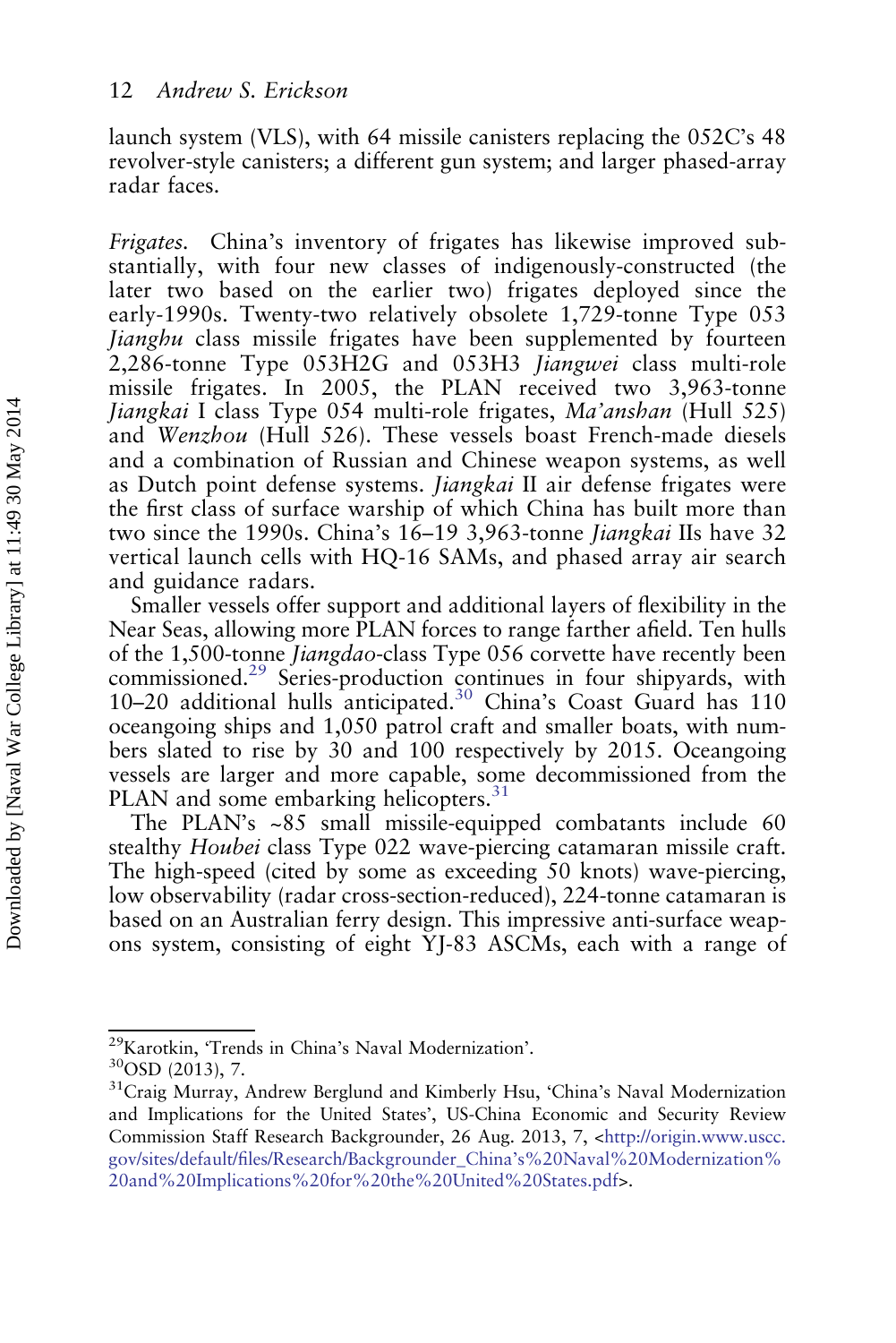approximately 120–180 km (65–97 nm) depending on exact variant,  $32$ could attack surface warships effectively in the waters around China. It might be charged with decimating Taiwan's surface force, if that fleet left port in the event of hostilities. The use of such small, fast craft to attack enemy surface ships would represent modern, cruise missilefocused realization of swarming tactics, a traditional PLAN concept. However, the 022's limited endurance would restrict the vessels to operations within China's claimed exclusive economic zones (EEZ), and their operational capability in heavy seas remains unclear.

As limitations in air- and sea-lift are overcome, the PLAN's ~55 large and medium amphibious ships, supplemented by large civilian vessels (e.g., roll-on roll-off ferries), might perform such tasks as HA/DR and noncombatant evacuation operations (NEOs) and might even serve a useful role in Near Seas island seizure scenarios – though Taiwan would be extremely difficult to attack, and small islands are difficult to hold. Three commissioned hulls of the 18,500-tonne Type 071 Yuzhao-class landing platform dock (LPD) will likely be supplemented with the Type 081 landing helicopter assault ship by 2018.<sup>33</sup> Other small craft include 42 mine warfare ships.

Anti-Navy. In addition to these naval systems, China has been developing and deploying what might be termed an 'Anti-Navy' of ground and air platforms and systems that offer significant counterintervention capabilities vis-à-vis opposing navies. Ballistic and cruise missiles are among the most advanced and potent such weapons. Notable variants include the DF-21D anti-ship ballistic missile of which China has deployed small numbers beginning in  $2010^{34}$  with a brigade reportedly forming; $35$  and the YJ-12 supersonic air-launched cruise missile – one of ~12 ASCM variants the PLAN possesses or is acquiring. Advanced long-range ASCMs can now, or can soon, be deployed on all PLAN surface combatants and modern attack submarines, and many aircraft.<sup>36</sup> Collectively, China's land, sea, and air-launched anti-ship missiles are designed to overwhelm warship defenses. William Murray assesses that Second Artillery short-range ballistic missiles (SRBMs) 'can with little or no warning cripple or destroy Taipei's air force and navy', while geography, ASCMs and ballistic missiles give the PLA

<sup>32</sup>'CSS-N-4 "Sardine" (YJ-8/YJ-8A/C-801); CSS-N-8 "Saccade" (YJ-82/YJ-83/C-802/ C-802A/Noor/Ghader),' Jane's Naval Weapon Systems, 25 June 2013, <[www.janes.](http://www.janes.com)

[com>](http://www.janes.com).<br><sup>33</sup>Murray, Berglund and Hsu, 'China's Naval Modernization', 7.<br><sup>34</sup>OSD (2013), 5.<br><sup>35</sup>IISS, 'Chapter 6: Asia', *The Military Balance* 2014, 231.<br><sup>36</sup>William Murray, 'Underwater TELs and China's Antisubmarine Warfare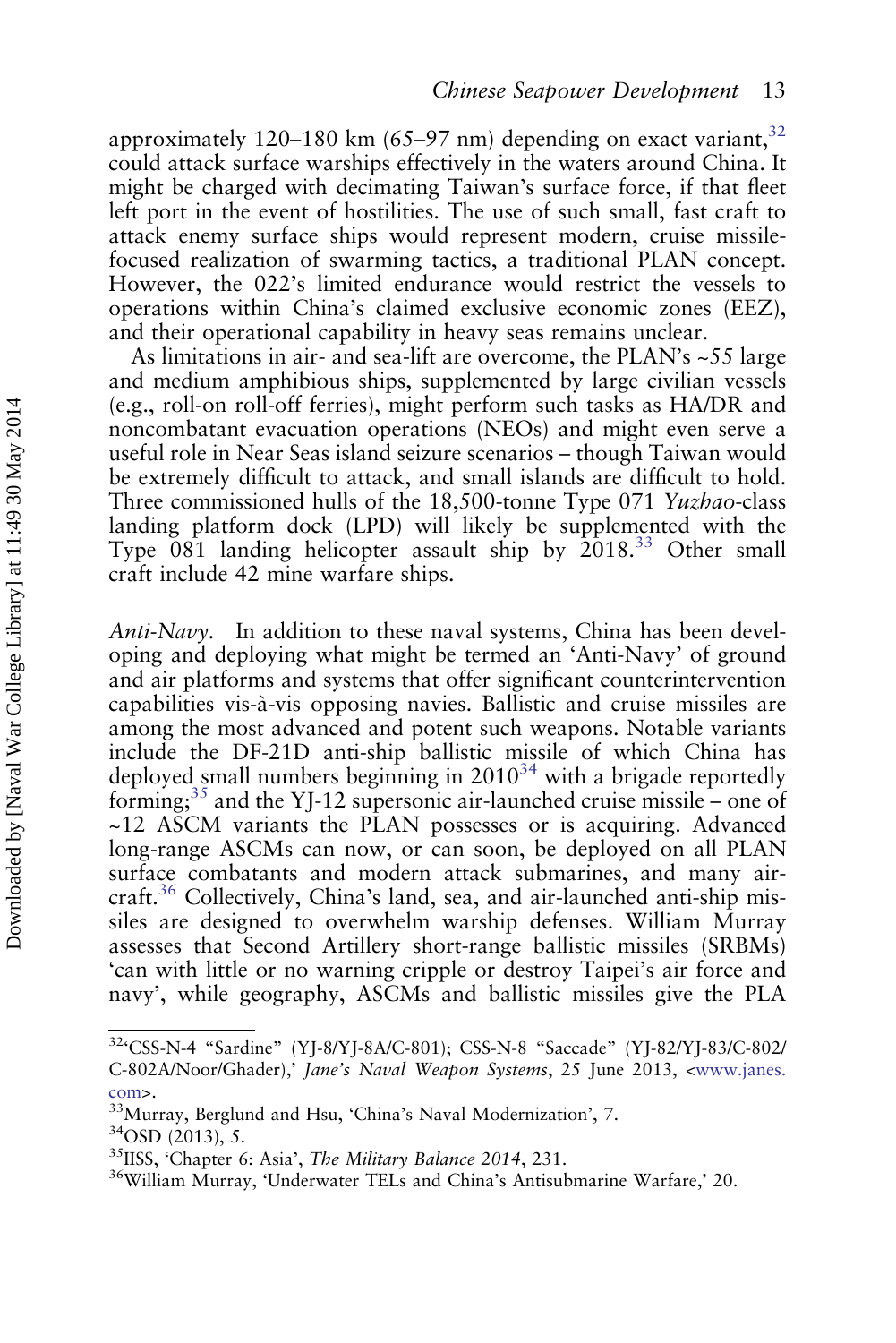options that are difficult for US and allied submarines to counter despite weaknesses in Chinese deep-water anti-submarine warfare  $(ASW)^{37}$ Counterintervention approaches allow the PLA(N) to play a limited hand to maximum effect, at least from a strategic-hardware perspective. Murray contends that 'the US Navy's post-Cold War ability to conduct high-volume, uncontested, maritime strike operations from surface warships in the western Pacific has ended, at least temporarily'.<sup>38</sup>

# Bringing it All Together: Still Less than the Sum of the Parts?

Despite its growing strengths, particularly in hardware, the PLA suffers from manifold weaknesses and limitations in 'software' development and capabilities integration. It is working hard to progress, but achievements remain uneven, and actual combat capabilities uncertain. Perhaps most importantly, the PLAN's 235,000 personnel lack combat experience. The 14 March 1988 Johnson South Reef skirmish with Vietnam represents the PLAN's most recent actual combat. Some Chinese analysts argue that current non-traditional security missions such as Gulf of Aden antipiracy offer a partial equivalent of combat experience; highlevel exercises with advanced militaries may help as well.<sup>39</sup>

Three other significant – through ameliorating – limitations are doctrine, human capital, and training (particularly complexity and realism). Joint operations staff officer courses are being implemented.40 The PLAN has roughly doubled its exercises and increased their sophistication. Chairman Xi Jinping stresses realistic training with unprecedented specificity.<sup>41</sup> The ensuing 'Instructions on All-Army Military Training in 2013' charge the PLA with 'vigorously strengthen[ing] military training based on actual combat'. <sup>42</sup> 'Joint'/combined arms exercises are increasingly prevalent. Most activities occur within the Near Seas, though since 2010 the PLAN has dispatched growing configurations of advanced vessels across the East China Sea and through the First Island Chain for increasingly complex,

<sup>&</sup>lt;sup>37</sup>Ibid., 17–18, 24, 26. <sup>38</sup>Ibid., 27.<br><sup>38</sup>Liu Yanxun *et al.*, 'Background of Expedition to Somalia – Chinese Navy Pushes Forward to Deep Blue', China News Weekly, 5 Jan. 2009, <[http://mil.news.sina.com.](http://mil.news.sina.com.cn/2008-12-31/1351537076.html) [cn/2008-12-31/1351537076.html](http://mil.news.sina.com.cn/2008-12-31/1351537076.html)>.<br><sup>40</sup>OSD (2013), 11.<br><sup>41</sup>'Xi Jinping Inspects Guangzhou Military Region, Emphasizes Diligently Fortifying

National Defense', CNTV, 13 Dec. 2012, [<http://v.chinamil.com.cn/news/2012-12/13/](http://v.chinamil.com.cn/news/2012-12/13/content_5140199.htm) [content\\_5140199.htm>](http://v.chinamil.com.cn/news/2012-12/13/content_5140199.htm).<br><sup>42</sup>'General Staff Department Makes Arrangement for Work on Military Training in

New Year; Training to be Organized and Effectiveness to be Examined in Accordance with Actual Combat Requirements', Military Report, CCTV-7 (Mandarin), 11:30 GMT, 14 Jan. 2013.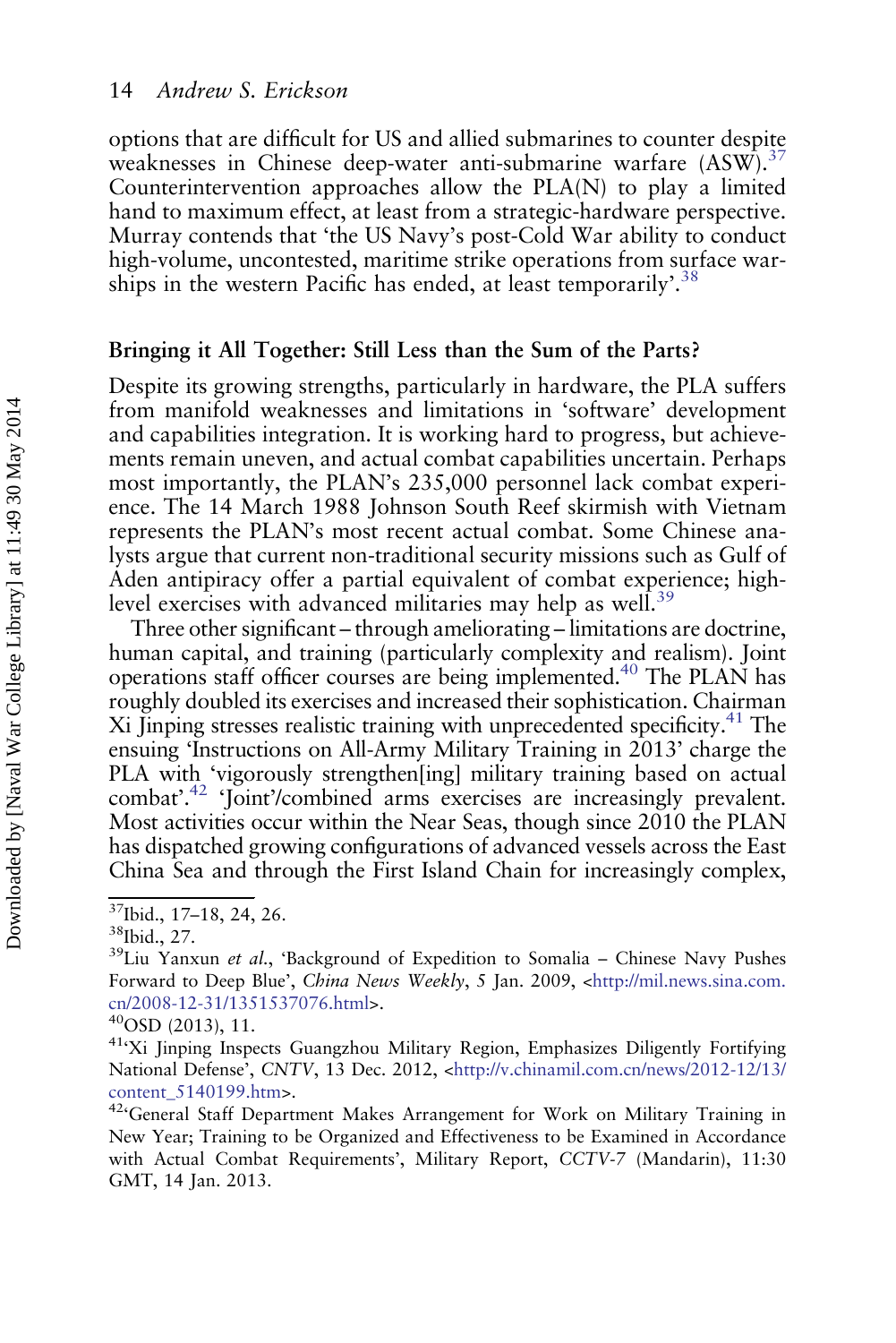extensive exercises. In early 2014, two destroyers and an amphibious vessel conducted a 23-day patrol with exercises in the South China Sea, Indian Ocean south of Indonesia, and Western Pacific. Though there is clearly room for improvement, with respect to the Near Seas education and jointness may already be sufficient to support PLAN missions.

#### Testing New Waters

Propelled by leadership support for a least a gradual increase in longrange, low-intensity Chinese naval capabilities, the PLAN leads China's other forces in new mission areas and relevance to China's growing global interests. Late in the 1990s, as the PLAN's current buildup began, Jiang Zemin directed the service to 'in the long run pay attention to enhancing far-seas defense and operations capabilities'. Similarly, Hu Jintao directed the PLAN to 'make the gradual transition to far-seas defense, enhancing far-seas maneuvering operations capabilities'. <sup>43</sup> At an expanded Central Military Council conference on 24 December 2004, Chairman Hu Jintao introduced a new military policy that strengthened PLA responsibility to 'provide a strong strategic support for safeguarding national interests' and for the first time required it to 'play an important role in maintaining world peace and promoting common development'. <sup>44</sup> Hu required the PLA 'to ... safeguard... territorial waters, and ... the ocean...'.<sup>45</sup> On 27 December 2006, in a speech to People's Liberation Army Navy officers attending a Communist Party meeting, Hu referred to China as 'a great maritime power' <sup>46</sup> and declared that China's 'navy force should be strengthened and modernized<sup>,47</sup> and should continue moving toward 'blue water' capabilities.<sup>48</sup> China's 2013 Defense White Paper states that the PLAN 'endeavors to accelerate the

<sup>&</sup>lt;sup>43</sup>Nan Li, 'The Evolution of China's Naval Strategy and Capabilities,' 160.<br><sup>44</sup>'Earnestly Step up Ability Building within CPC Organizations of Armed Forces', Liberation Army Daily, 13 Dec. 2004, <[www.chinamil.com.cn>](http://www.chinamil.com.cn). 45Liu Mingfu, Cheng Gang and Sun Xuefu, 'The Historical Mission of the People's

Army Once Again Advances with the Times,' Liberation Army Daily, 8 Dec. 2005, 6. 4<sup>6</sup>Ding Yubao, Guo Yike and Zhou Genshan, 'When Hu Jintao Met with the Naval Delegates at the 10th Party Congress, He Emphasized Building a Powerful People's Navy That Meets the Requirements to Accomplish Historical Missions of Our Army in Accordance with the Principle of Unifying Revolutionization, Modernization, and

Standardization', *People's Navy*, 28 Dec. 2006, 1.<br><sup>47</sup>'Chinese President Calls for Strengthened, Modernized Navy,' *People's Daily*, 27 Dec. 2006.

<sup>48</sup>'Chinese President Calls for Strong Navy,' VOA News, 28 Dec. 2006, [<www.voa](http://www.voanews.com)[news.com>](http://www.voanews.com).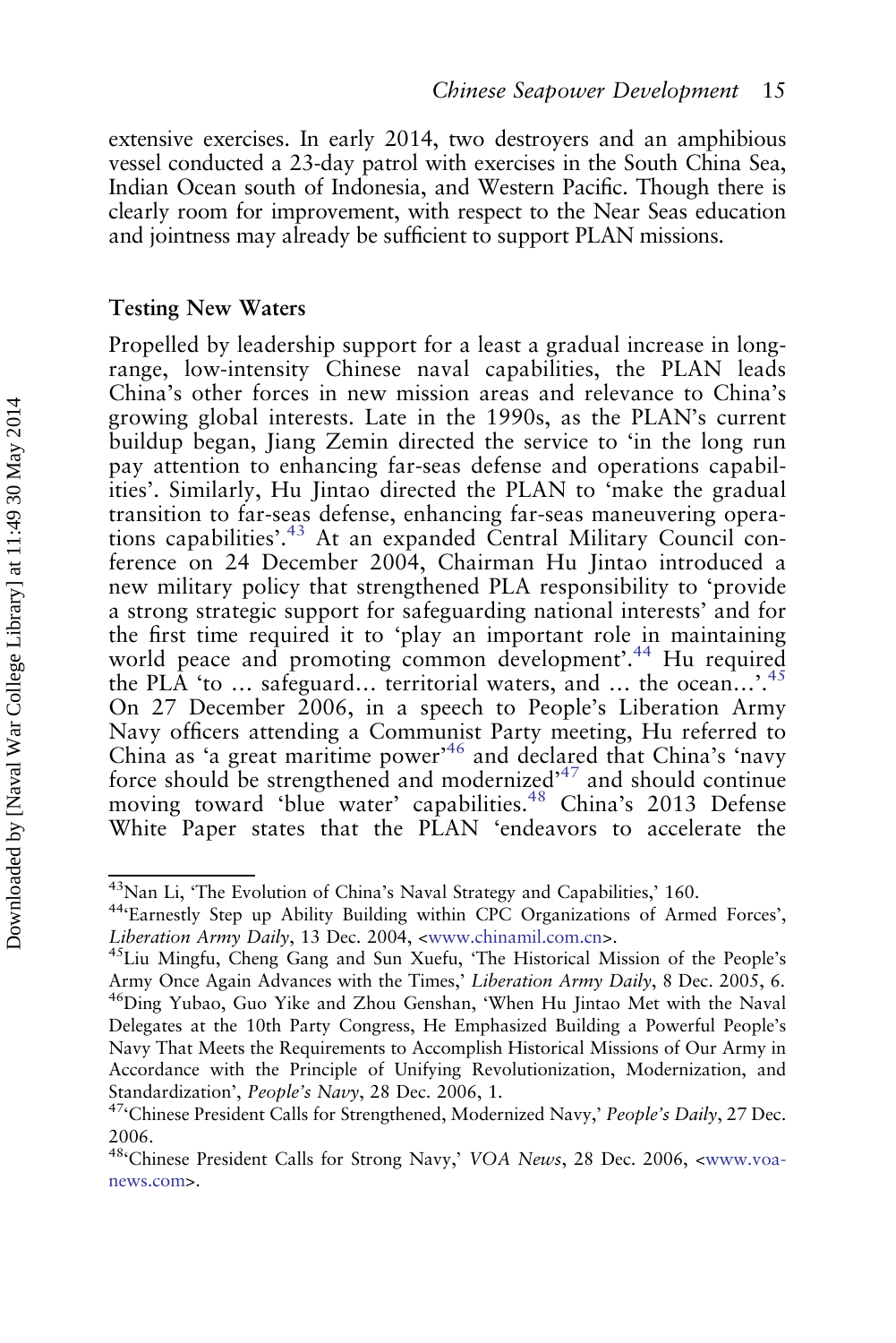modernization of its forces for comprehensive offshore operations… [and] developing blue water capabilities'.<sup>49</sup>

In recent years, the PLAN has dispatched submarines and exerciseengaging flotillas comprising some of its most advanced platforms beyond the First Island Chain, and has engaged in cooperative exercises in the Pacific and Indian Oceans. PLAN out-of-area operations, including initial forays into HA/DR, have begun accordingly in the form of well-publicized peacetime missions that do not themselves demonstrate high-intensity military capabilities.

By contributing useful public goods, non-traditional security operations offer Beijing increased global maritime influence. These contributions are likely to grow, and could ultimately include direct support to United Nations (UN) operations. Motivated by both increasing domestic and international interests and expectations, they bring China into a more rewarding yet more difficult realm. As the most comprehensive, strategic-level (day-to-day), multirole, multidimensional, diplomaticallyrelevant, and naturally internationally-oriented of the services, the PLAN may benefit most from the PLA's increasingly 'externalized' orientation.

Overall, the PLAN has made significant progress over the last decade. PLAN 'exercises clearly indicate progress and the ability to perform operationally in all the standard naval warfare areas', Bernard Cole assesses.<sup>50</sup> 'Particularly notable is increased PLAN personnel education and professional development, training facilities modernization, and more complex exercise scenarios' with increasing geographic scope.<sup>51</sup>

That said, operational capabilities assimilation remains a critical uncertainty. Though the PLAN remains particularly weak in deep-water ASW, mine countermeasures, anti-air warfare, and command, control, communications, computers, intelligence, surveillance, and reconnaissance (C4ISR) – particularly target information collection, fusion, and management – China's overall defense industrial capabilities and comprehensive approach to technological acquisition make it likely to surmount the vast majority of technological bottlenecks. Advancements in ASW hardware, for instance, may make the PLAN 'more capable of identifying adversary submarines in limited areas by 2020'.<sup>52</sup> Despite efforts to enhance interagency coordination, however, organizational rigidity and 'stovepiping' –

<sup>&</sup>lt;sup>49</sup>The Diversified Employment of China's Armed Forces (Beijing: Information Office of the State Council April 2013), <[http://news.xinhuanet.com/english/china/2013-04/16/](http://news.xinhuanet.com/english/china/2013-04/16/c_132312681.htm) [c\\_132312681.htm](http://news.xinhuanet.com/english/china/2013-04/16/c_132312681.htm)>.<br><sup>50</sup>Bernard Cole, 'China's Navy Prepares: Domestic Exercises, 2000–10', in Roy

Kamphausen, David Lai and Travis Tanner (eds), Learning by Doing: The PLA Trains at Home and Abroad (Carlisle, PA: US Army War College 2012), 56.<br><sup>51</sup>Ibid., 21.<br><sup>52</sup>Karotkin, 'Trends in China's Naval Modernization'.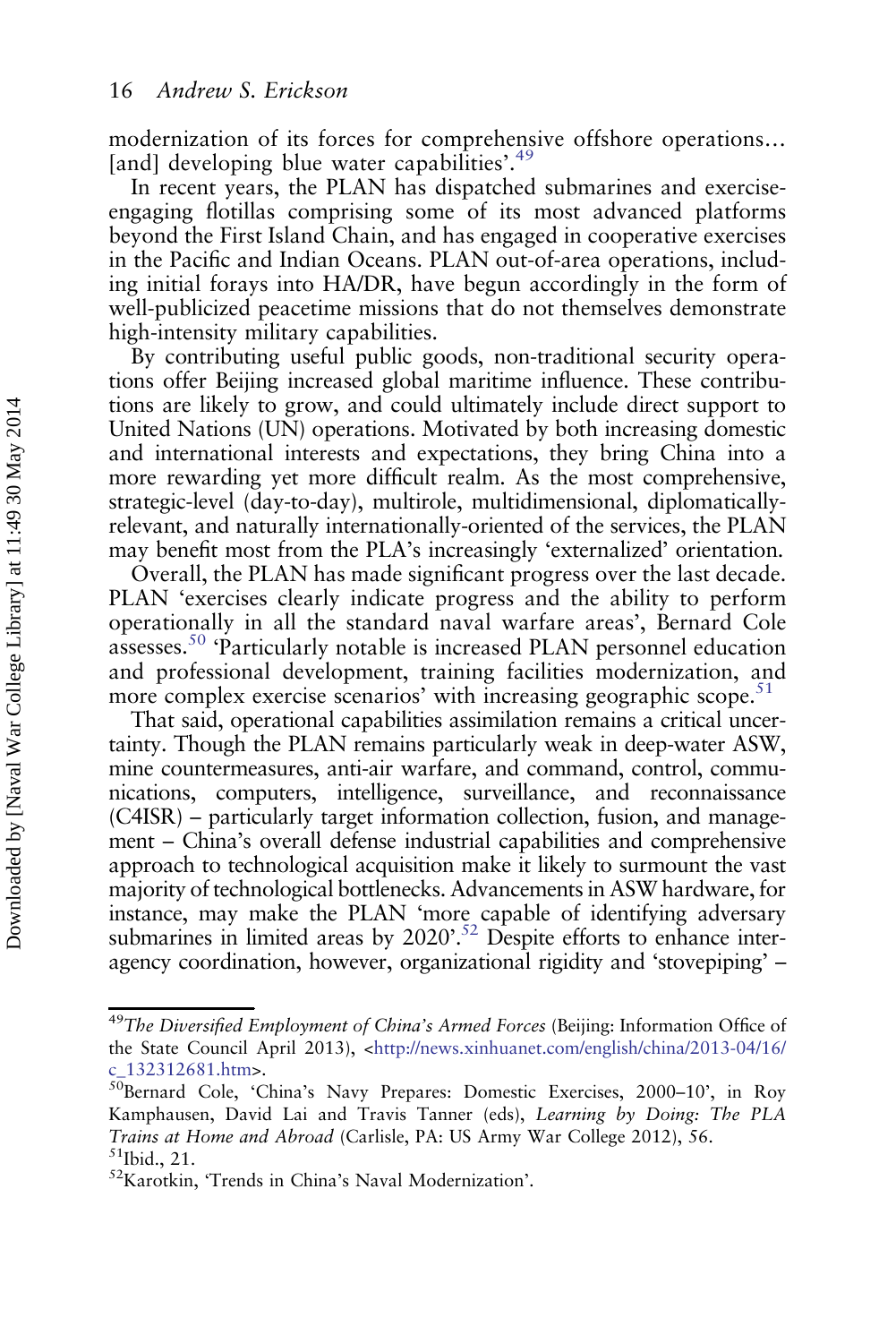rooted in the inherent structure of today's Chinese Communist Party – will likely persist, harming C4ISR, friendly force coordination and enemy force targeting, and platform and weapons system integration.

# Regional Ripples

At the strategic level, PLAN capabilities are already creating a potential window of vulnerability for US Asia-Pacific interests. Beijing is enjoying a sweet spot of stability, comparatively rapid development, and the tail end of a demographic dividend. Washington, by contrast, is muddling through initial fiscal and policy adjustments, still burdened by the costs of conflict in Iraq and Afghanistan, and carefully monitoring other potential conflicts in the Middle East and elsewhere. With an official PLA budget of \$132 billion projected for  $2014^{53}$  and roughly ~30 per cent of Asia's defense spending (not including that of the  $\overline{U}S$ ),  $54$  China is poised to consolidate power regionally. The focus of Sino-American strategic friction is the Near Seas and the airspace above them, where China is trying to carve out a zone of exceptionalism to global commons/international legal norms to redress perceived historical injustices and accommodate its great power rerise.

The East China Sea remains potentially the most dangerous and volatile of the Near Seas. Central to the unresolved conflicts therein is Taiwan's status. The PLA's acquisition of large amounts of sophisticated equipment in several important categories is shifting the balance of military power to Beijing. The resulting inventory of modern aircraft and associated weapons is increasing China's ability to seize sea and air superiority in the Taiwan Strait and even the island itself. The Senkaku/ Diaoyu Islands, EEZ, and Shirakaba/Chunxiao Gas Field disputes with Japan represent other areas of possible conflict, particularly given recent tensions. These areas are easy to attack but hard to defend, raising escalation risk.

The South China Sea is probably less likely to witness high-intensity conflict, but is more likely to see friction and tense encounters among military ships and aircraft, particularly over time. Following counterproductive overreach in 2010, since June 2011 Beijing has adopted a more measured tone vis-à-vis sovereignty claims. PLA-affiliated individuals continue to advocate preemptive strikes against Vietnam and the Philippines, however, and Chinese civil maritime forces engaged in a

<sup>53</sup> Report on the Implementation of the Central and Local Budgets in 2013 and on the Draft Central and Local Budgets for 2014, Second Session of the Twelfth National People's Congress (Beijing: Ministry of Finance 5 March 2014), <[http://online.wsj.com/](http://online.wsj.com/public/resources/documents/2014Budget_Eng.pdf) [public/resources/documents/2014Budget\\_Eng.pdf](http://online.wsj.com/public/resources/documents/2014Budget_Eng.pdf)>.<br><sup>54</sup>IISS, 'Chapter 6: Asia', *The Military Balance 2013*, 210.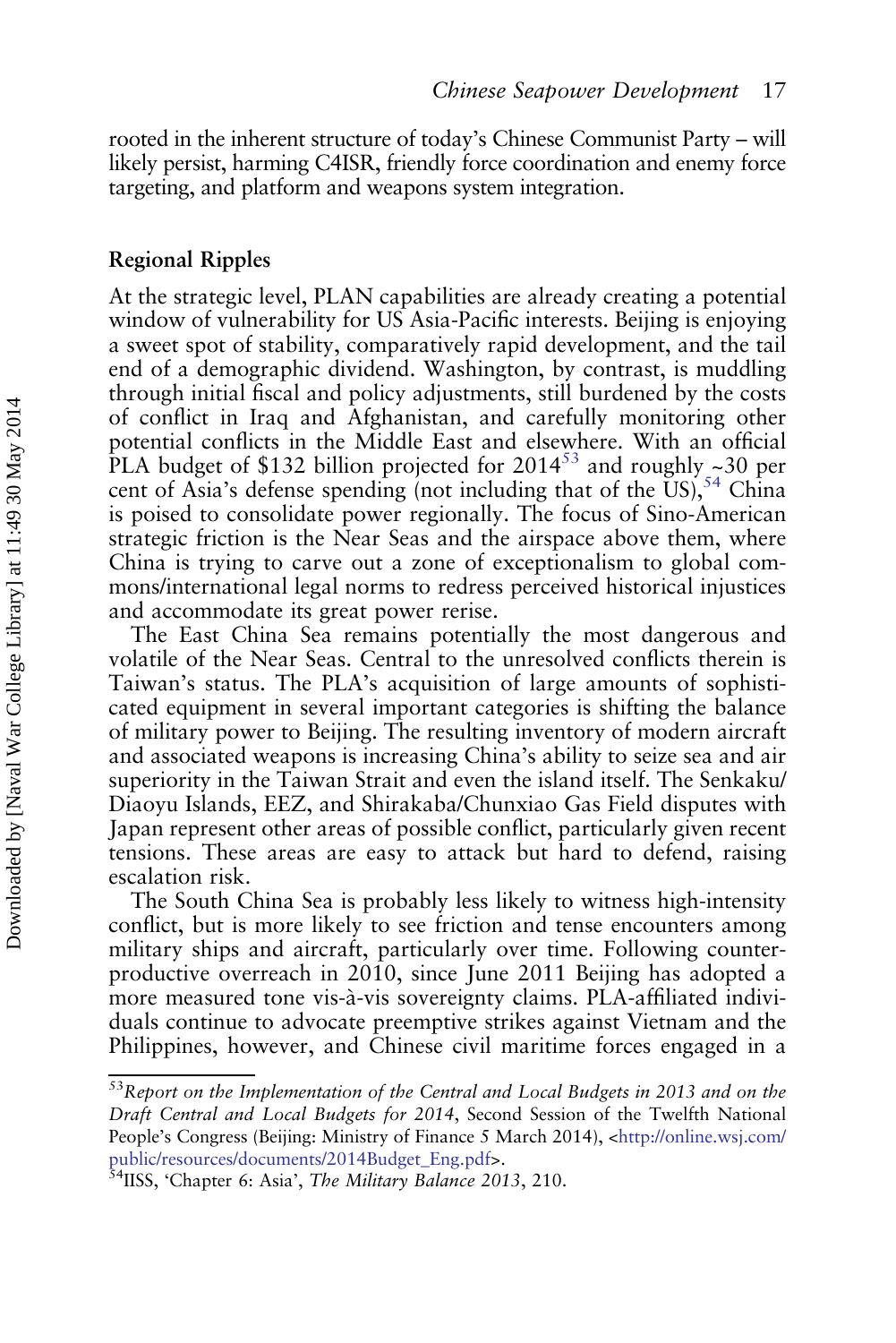standoff with a Filipino naval vessel in April 2012 by the contested Scarborough Reef. In February 2012, Beijing rebuffed Manila's proposal for UN arbitration of their disputes.<sup>55</sup> China appears open to resource sharing, but only on its terms, and may reassert itself in the future.

The Yellow Sea remains, in contrast, somewhat calm with respect to Beijing's involvement. Chinese disagreements with both Koreas are ongoing but limited. Mutually-disputed areas are the EEZ in the Yellow Sea, including in the area containing the Leodo underwater elevation, and fishing zones. Seoul (and perhaps Pyongyang) dispute Beijing's claim of Bohai Bay as an historic bay, and its straight baseline claim, including its use of Dongdao (Barren Island, a desolate islet about 70 nautical miles east of Shanghai) as a basepoint, and several other basepoints north of Shanghai. Beijing's primary goal is to limit outside military influence, so as to control both adjacent sea areas and the peninsula's future.

## Possible Posture Spectrum

Now that the PLAN has begun moderate blue water deployments in the form of anti-piracy missions, what are its prospects for developing power projection capabilities by 2020–30? Theoretically, the PLAN's future force posture may progress along a continuum defined by the ability to sustain high intensity combat under contested conditions at progressively greater distances from China's shores.

The first three benchmarks (Near-Coast Defense, Near Seas Active Defense, and Regional Counterintervention) fall under the rubric of 'sea denial', or the ability to prevent opponent(s) from using a given sea area without controlling it oneself. Implemented from 1949–80s, Near-Coast Defense was designed to delay enemy invasion of waters/airspace up to ~12 nautical miles from China's coastline. The PLAN defended the strategic Bohai, Taiwan, and Qiongzhou straits. Today, Near Seas Active Defense calls for the PLAN to achieve sea control for certain time in certain area(s) of Near Seas, First Island Chain and its inner and outer rims. Defensive and offensive missions are intended to deter enemy interference by conventional and nuclear means, safeguard resources, defend major wartime SLOCs, and recover Taiwan and other claimed territories. Similar in scope to present efforts, but far more robust in realization, Regional Counterintervention implies

<sup>&</sup>lt;sup>55</sup>Peter Dutton, 'The Sino-Philippine Maritime Row: International Arbitration and the South China Sea', East and South China Seas Bulletin 10, Center for a New American Security, 15 March 2013, <www.cnas.org/fi[les/documents/publications/](http://www.cnas.org/files/documents/publications/CNAS_Bulletin_Dutton_TheSinoPhilippineMaritimeRow_0.pdf) CNAS Bulletin Dutton TheSinoPhilippineMaritimeRow 0.pdf>.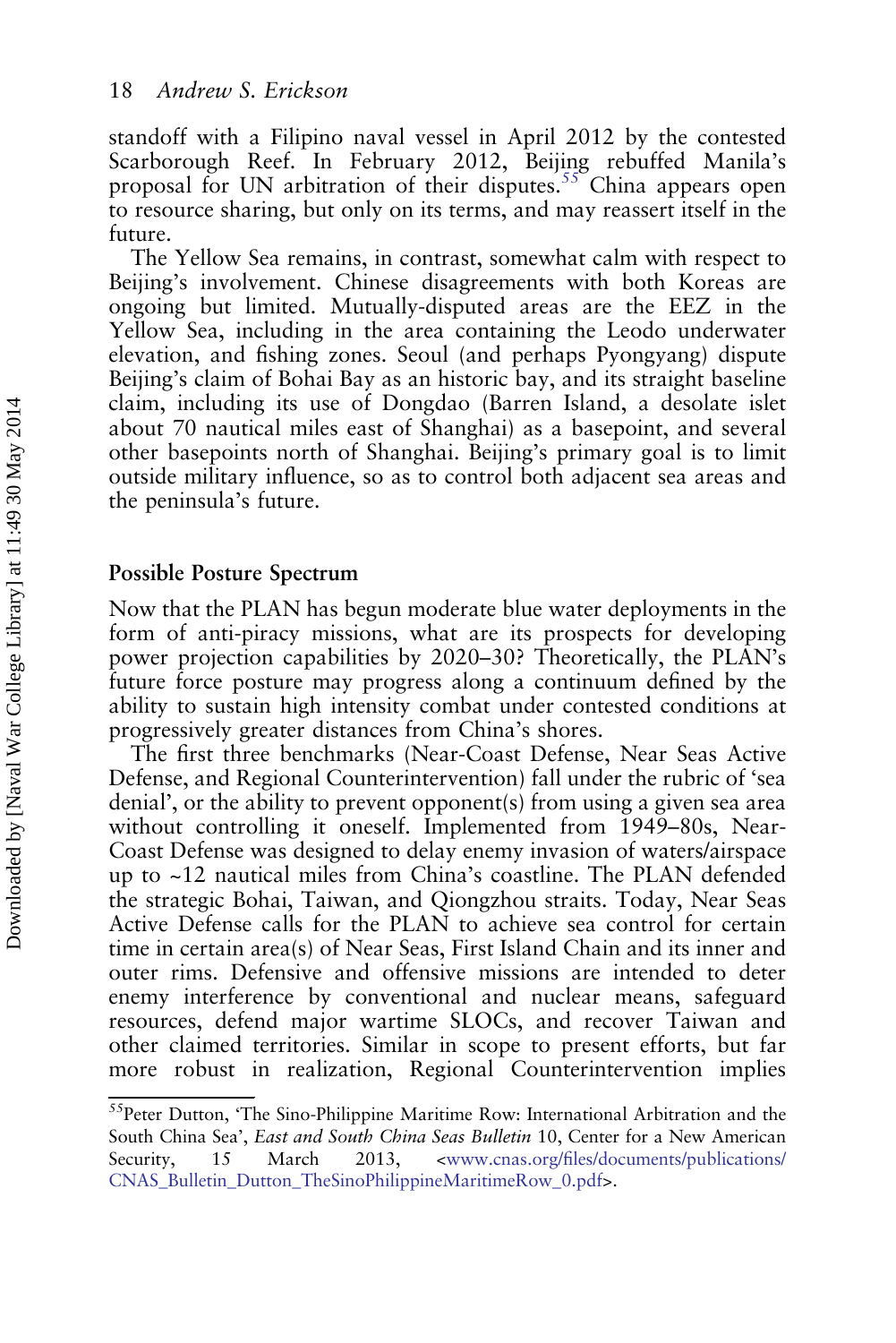holding opposing forces at risk throughout China's periphery (sea and air within and on either side of First Island Chain).

The second four benchmarks (Extended Blue Water Counterintervention, Limited Expeditionary, Blue Water Expeditionary, and Global Expeditionary) may be considered variants of sea control. Two postures represent the low-end and high-end versions of a regional blue water defensive and offensive type navy. Extended Blue Water Counterintervention implies ability to 'deny' access by holding opposing forces at risk to a distance of 1,000+ nautical miles from China's territorial waters and airspace, to include holding opposing forces at risk throughout China's periphery and approaches thereto (out to and beyond Second Island Chain and the full extent of the South China Sea).<sup>56</sup> Going beyond counterintervention to proactively conduct high-level opposed NEO and perhaps, if desired, even some form of Marine Interdiction Operations (MIO) in/above Far Seas (Western Pacific and Indian Ocean), by contrast, with a Limited Expeditionary posture would require all the aforementioned capabilities. Related airpower skills and weapons include 'air refueling, anti-ship missiles, over-water flight training, long-duration maritime patrol and intelligence collection, and … strategic bombing capabilities'. 57

Most ambitious would be a Global Expeditionary, or 'global bluewater type' posture, as PLAN planners categorize today's US Navy. China does not aspire to such a navy in the medium-term,  $58$  although some interpret Liu Huaqing's writings as calling for such a navy by 2050. At the low end of a Global Expeditionary posture, beyond all aforementioned capabilities, a Blue Water Expeditionary posture would require some form of limited-intensity global presence, and the ability to surge combat-ready forces in/above core strategic Far Oceans areas (e.g., Persian Gulf). At the summit of scope and intensity, a Global Expeditionary posture would require this and the robust presence of combat-ready naval/air forces in all major strategic regions of world.

Most naval theorists would differentiate between sea denial and sea control, the latter of which is far more demanding than the former and requires a much broader range of capabilities, even for operations within the same geographic area – it is not simply a question of 'being able to do more from further away'. As such, a robust version of Regional Counterintervention is arguably within China's grasp today;

<sup>&</sup>lt;sup>56</sup>Nan Li, 'The Evolution of China's Naval Strategy and Capabilities', 160.<br><sup>57</sup>Phillip Saunders and Erik Quam, 'Future Force Structure of the Chinese Air Force', in Roy Kamphausen and Andrew Scobell (eds), Right-Sizing the People's Liberation Army: Exploring the Contours of China's Military (Carlisle, PA: US Army War College 2007), 381, <[www.strategicstudiesinstitute.army.mil/pdf](http://www.strategicstudiesinstitute.army.mil/pdffiles/pub784.pdf)files/pub784.pdf>.  $58$ Nan Li, 'The Evolution of China's Naval Strategy and Capabilities,' 168.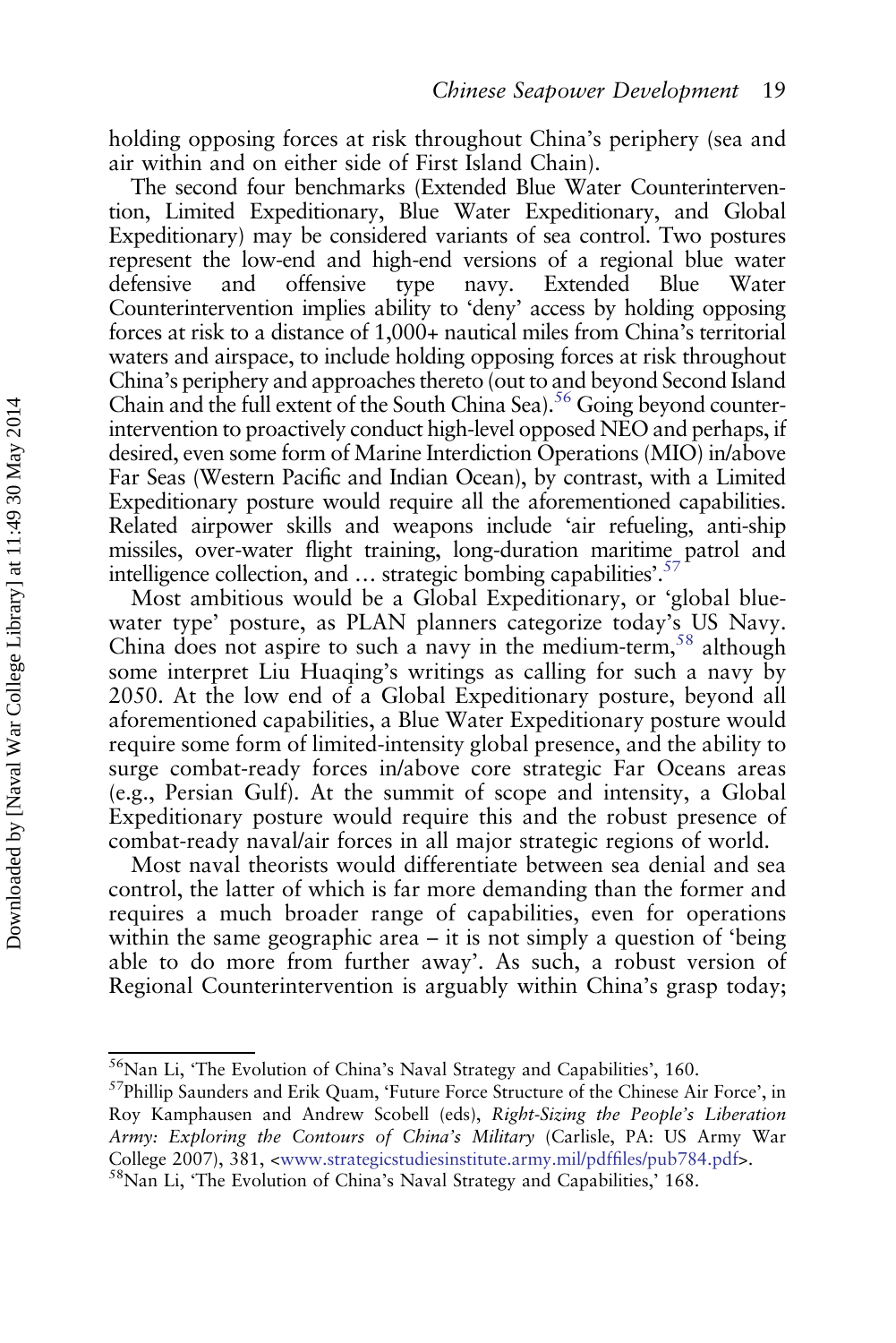there is no guarantee that it will ever pursue a Global Expeditionary posture fully.

Naval Military Studies Research Institute experts, who are developing and promoting the concept, envision that by 2020 China will have a 'regional [blue water] defensive and offensive type' navy – a form of Extended Blue Water Counterintervention.<sup>59</sup> US government projections appear compatible with these Chinese aspirations. According to OSD, between now and 2020 'the PLA is likely to steadily expand its military options for Taiwan, including those to deter, delay, or deny third party intervention'. <sup>60</sup> Specifically, while US intervention could likely prevent China from implementing a full blockade, China's ability to blockade Taiwan 'will improve significantly' by 2018–23.61 In addition, 'by the latter half of the current decade, China will likely be able to project and sustain a modest-sized force, perhaps several battalions of ground forces or a naval flotilla of up to a dozen ships in low-intensity operations far from China'. <sup>62</sup> As Nan Li explains, 'This type of navy can operate effectively for control of the seas within its own region. In the meantime, it also possesses the capability to project power beyond its own region and compete effectively for sea-control and impose sea-denial in the seas of the other oceans, as did the British Navy during the Falklands War.' This category includes the navies of the UK, France, Germany, Italy, Japan, and Russia today.<sup>63</sup>

# New Currents: Drivers and Debate

China appears poised to have capabilities and resources for significant naval expansion. Many have underestimated China's military-technological development in terms of both pace and intensity. In reviewing its last four quadrennial reports, the US National Intelligence Council (NIC) concluded that 'China's power has consistently increased faster than expected … A comprehensive reading of the four reports leaves a strong impression that [we] tend toward underestimation of the rates of change….' <sup>64</sup> Most fundamentally, China's economic might, combined with its preeminent position in world trade, seems likely to fuel maritime development. The NIC projects that China will become the world's largest economy by GDP in 2022 as measured by purchasing power parity, which

<sup>&</sup>lt;sup>59</sup>Ibid., 161, 168.<br><sup>60</sup>OSD (2011), 2.<br><sup>61</sup>OSD (2013), 56.<br><sup>62</sup>Ibid., 27.<br><sup>63</sup>Nan Li, 'The Evolution of China's Naval Strategy and Capabilities', 161, 168.<br><sup>64</sup>'Track Record of Global Trends Works', *Global Trends 2030:* 

<sup>(</sup>Washington DC: National Intelligence Council Dec. 2012), [<www.dni.gov/index.php/](http://www.dni.gov/index.php/about/organization/global-trends-2030) [about/organization/global-trends-2030](http://www.dni.gov/index.php/about/organization/global-trends-2030)>.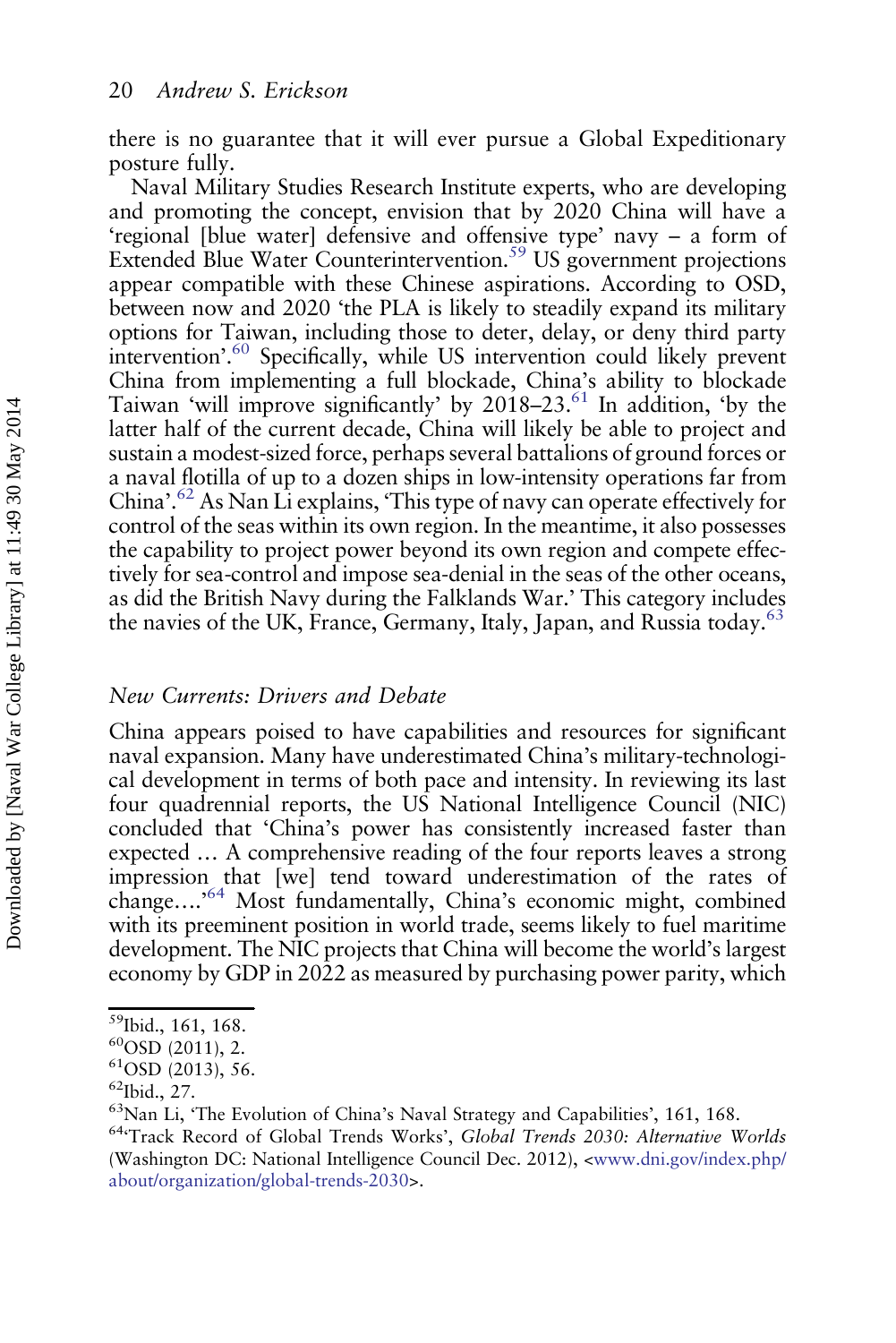it deems likely to be the strongest indicator of 'fundamental economic strength,' and 'sometime near  $2030$ ' by market exchange rates.<sup>65</sup>

No other great power today enjoys China's ability to dedicate such vast amounts of capital and personnel so dynamically to such a wide range of new programs. Beijing enjoys financial flexibility and the willingness and technical knowhow to approach military problems through multiple angles and through experimentation and innovation. China's massive, relatively advanced shipbuilding industry (SBI), for instance, is simultaneously developing and producing at least seven types of submarines and surface combatants; only the US matches this level of major programs. Here China enjoys unparalleled flexibility and adaptability. China's SBI could increase production rapidly overall if desired, though limitations might remain in specific areas.<sup>66</sup> Within a decade, China is likely to become the world's foremost military shipbuilder in tonnage, and might well approach top levels of value as well. This process may be shaped and hastened by efforts to bolster business amid global economic doldrums by lobbying for PLAN orders.<sup>67</sup>

Under a wide range of foreseeable scenarios, Chinese energy/natural resource imports will continue to rise. PLAN-affiliated writers use the terms 'energy security' and 'resource security' fairly interchangeably, and often advocate that their service develop further capabilities to protect maritime transit and resources. They view such comparatively abundant resources, newly accessible thanks to emerging technologies, as timely replacements for increasingly scarce continental resources. While some researchers emphasize China's proximity to Russian energy sources, domestic energy supplies, and political ability to ration supplies for military use in a crisis, few serious experts dispute overall resource trends. There is greater debate concerning how Beijing is likely to respond. Some analysts go so far as to view seaborne import defense as a potent, rapid driver of Chinese blue water expansion. They tend to cite statements by Chinese experts expressing grave concern about Chinese seaborne energy reliance, which is growing and increasingly Middle East-linked. Others emphasize the inherent difficulty of blockading China<sup>68</sup> or Chinese

 $^{65}$ Ibid., 15.<br> $^{66}$ At present, for instance, only Huludao Shipyard can build nuclear-powered submarines. Only the Huangpu and Hudong-Zhonghua shipyards can build *Jiangkai IIs*.<br><sup>67</sup>Gabriel Collins, 'Assessing China's Key Defense Sectors: Shipbuilding', presented at

<sup>&#</sup>x27;China's Defense Science, Technology, and Innovation System: Current State and Development Prospects over the Next Decade,' Univ. of California Institute for Global Conflict and Cooperation (IGCC), Washington DC Center, 15 Jan. 2013.<br><sup>68</sup>Gabriel Collins and William Murray, 'No Oil for the Lamps of China?' Naval War

College Review 61/2 (Spring 2008), 79–95, [<www.usnwc.edu/getattachment/22821a31](http://www.usnwc.edu/getattachment/22821a31-a443-4bc7-95a6-54527ad8924a/No-Oil-for-the-Lamps-of-China-Collins,-Gabriel) [a443-4bc7-95a6-54527ad8924a/No-Oil-for-the-Lamps-of-China](http://www.usnwc.edu/getattachment/22821a31-a443-4bc7-95a6-54527ad8924a/No-Oil-for-the-Lamps-of-China-Collins,-Gabriel)—-Collins,-Gabriel->.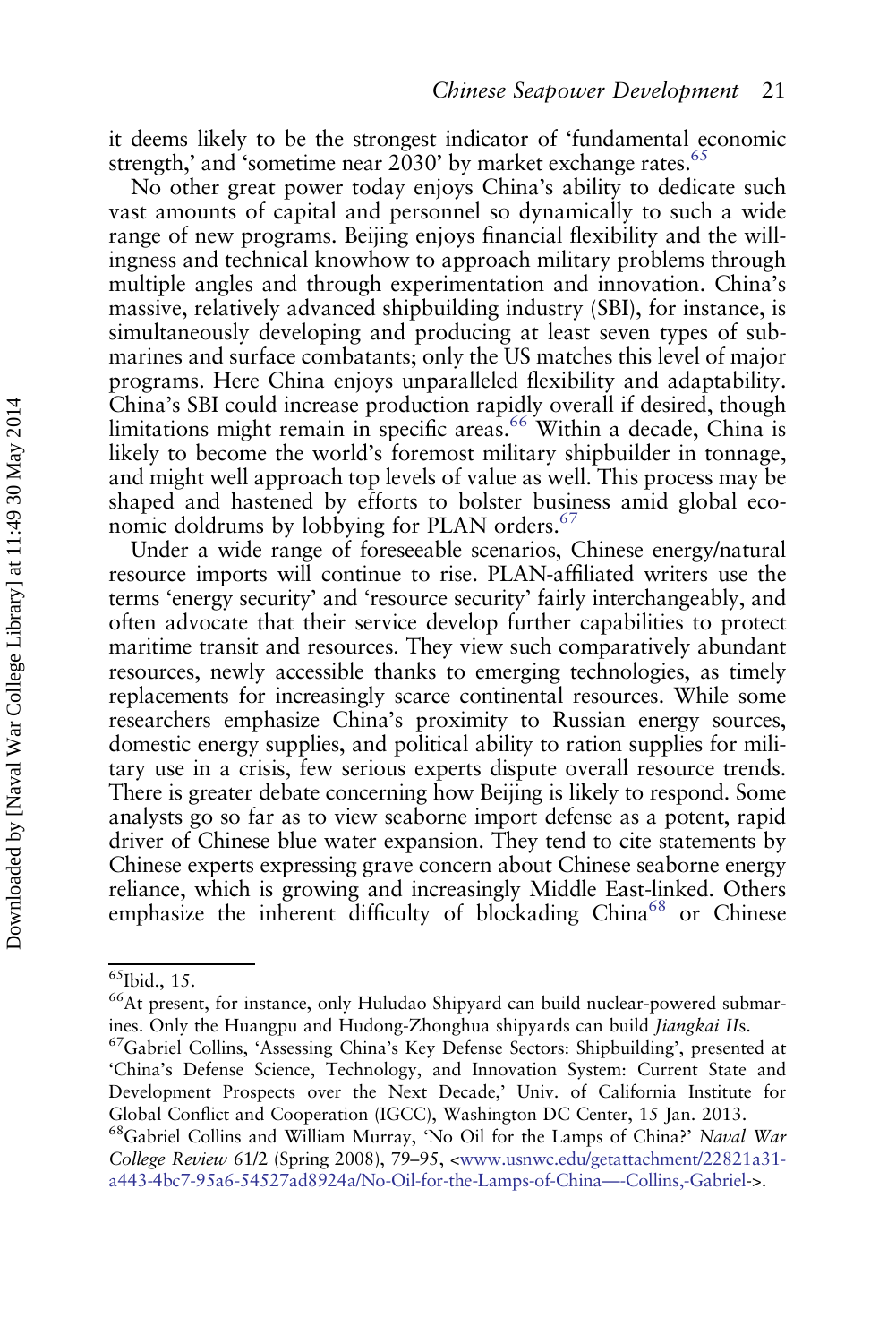expressions of the advantages of relying on American public goods provision and openness to cooperation<sup>69</sup> as reasons why Beijing has not (yet) assumed defense of its critical sea lanes.

In fact, China appears at a strategic crossroads. Today's objects of focus in the Near Seas offer compelling strategic cohesion and consensus. There is far less consensus concerning the ability and advisability for China to develop similarly kinetic capabilities to support 'Far Seas defense'. It thus seems likely that Far Seas defense will be largely a slowly-growing, lower-level supplement to Near Seas counterintervention until one or more of the following conditions are met: China makes major progress concerning Near Seas objectives, achieves economic strength sufficient to pursue both arenas intensely, or is convinced by significant events or strategic changes that further action is needed.

Certainly China is already pursuing the ability to project naval power further than would be necessary in a Taiwan contingency. And Chinese defense policy intellectuals who are not directly connected with the PLAN generally consider SLOC security to be a major issue.<sup>70</sup> But proponents of SLOC defense as a mission for the PLAN are not the only ones contributing to what seems to have become a robust debate within China. Some Chinese views acknowledge the costs and difficulty of building the power-projection capabilities (e.g., deck aviation) necessary to execute credible SLOC defense missions, as well as the potential for balancing against China by regional neighbors and the political costs that would likely occur in the event that China pursued a major buildup in this area. Many writers express similar or related reservations, either directly or indirectly. Moreover, there are competing priorities: enhanced expeditionary capabilities (e.g., LPDs, landing helicopter assault ships/LHAs, helicopters) that could be used to protect overseas Chinese workers may become more important over the next decade. It could well be argued that China is more likely to need to conduct a NEO somewhere in Africa or the Middle East than to protect its SLOCs against a major naval threat. The presence of these views within China may help explain why robust arguments for energy/ SLOC-defense missions have not yet prevailed.

Chinese writings suggest a range of views on how to organize the PLAN for operations further afield. A sustained movement of assets to the South China Sea could imply a PLAN mission beyond Taiwan, in

<sup>&</sup>lt;sup>69</sup>Feng Liang (senior colonel and professor), Strategy Teaching and Research Section, and Duan Tingzhi (lieutenant colonel and associate professor); Naval Command College, 'Characteristics of China's Sea Geostrategic Security and Sea Security Strategy in the New Century', China Military Science (Jan. 2007), 27.<br><sup>70</sup>Peng Guangqian and Yao Youzhi (eds), The Science of Military Strategy (Beijing:

Military Science Press 2005), 446.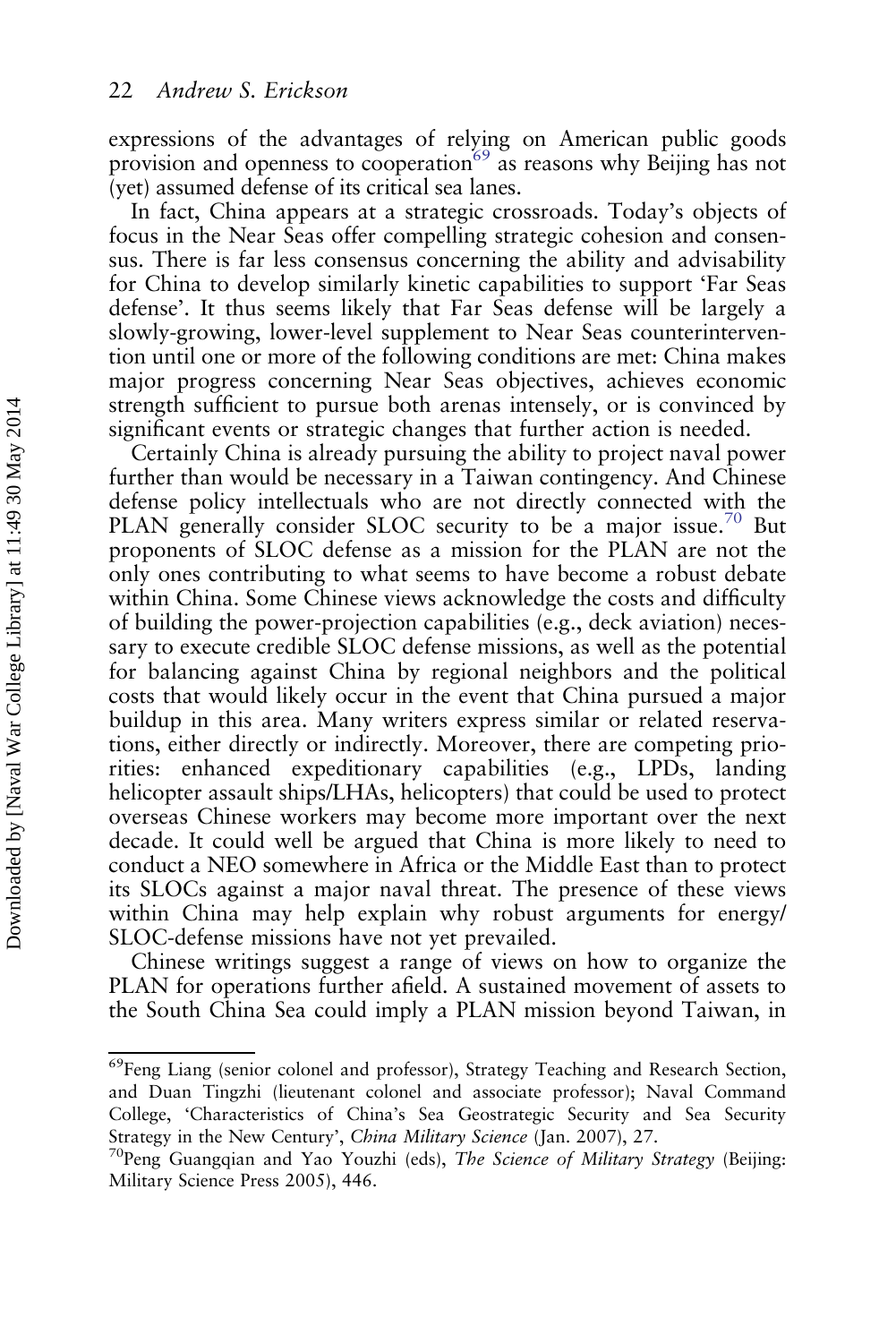pursuit of genuine, if limited, SLOC protection capability. Increased PLAN presence in key SLOC areas could also have a valuable shaping function, as it can 'strengthen [China's] power of influence in key sea areas and straits' in peacetime and thereby decrease the chance of its interests being threatened in war. $71$ 

# Naval Buildup Indicators

After the question of whether or not it is ordered to coerce another military (e.g., that of Taiwan or Japan), the biggest uncertainty for the PLA over the next two decades is thus the extent to which it will develop the capabilities to support major force projection beyond the Near Seas. Specifically, can the PLAN go beyond sea-denial (supported primarily by submarines, long-range ballistic and cruise missiles, mines, and reconnaissance) to blue-water sea-control (requiring air dominance, perhaps through deck aviation)?

Here hardware acquisition and deployment are useful indicators, because both are relatively easy to monitor. The PLAN's capabilities in key areas (assets, trained personnel, experience) are currently insufficient to support long-range SLOC defense missions if opposed by another major military. Still, it may gradually acquire the necessary funding and mission scope. China's growing maritime interests and energy dependency may gradually drive more thoroughgoing naval development. China's developing deck aviation capability for national prestige, coercing South China Sea neighbors, and limited missions further afield represents an initial step in this direction. 'Although it will be several years before the *Liaoning* aircraft carrier and its air wing can be considered truly operational', ONI assesses, 'By 2020, carrierbased aircraft will be able to support fleet operations in a limited airdefense role.' China has reportedly started constructing its first indigenous carrier.<sup>72</sup>

To be sure, modern warships are capable of performing many missions, and hence are not restricted to a specific role in specific waters. Future political masters would presumably find them useful to perform a variety of missions in a wide range of circumstances and locations (e.g., both a Near Seas context *and* deployments farther afield). With respect to force structure, indicators of a more ambitious Chinese naval presence, particularly in the area of SLOC protection, would likely include the following:

<sup>71</sup>Zhang Yuncheng, 'Energy Security and Sea Lanes,' in Yang Mingjie (ed.), Sea Lane Security and International Cooperation (Beijing: Current Affairs Press 2005), 124. <sup>72</sup>Karotkin, 'Trends in China's Naval Modernization'.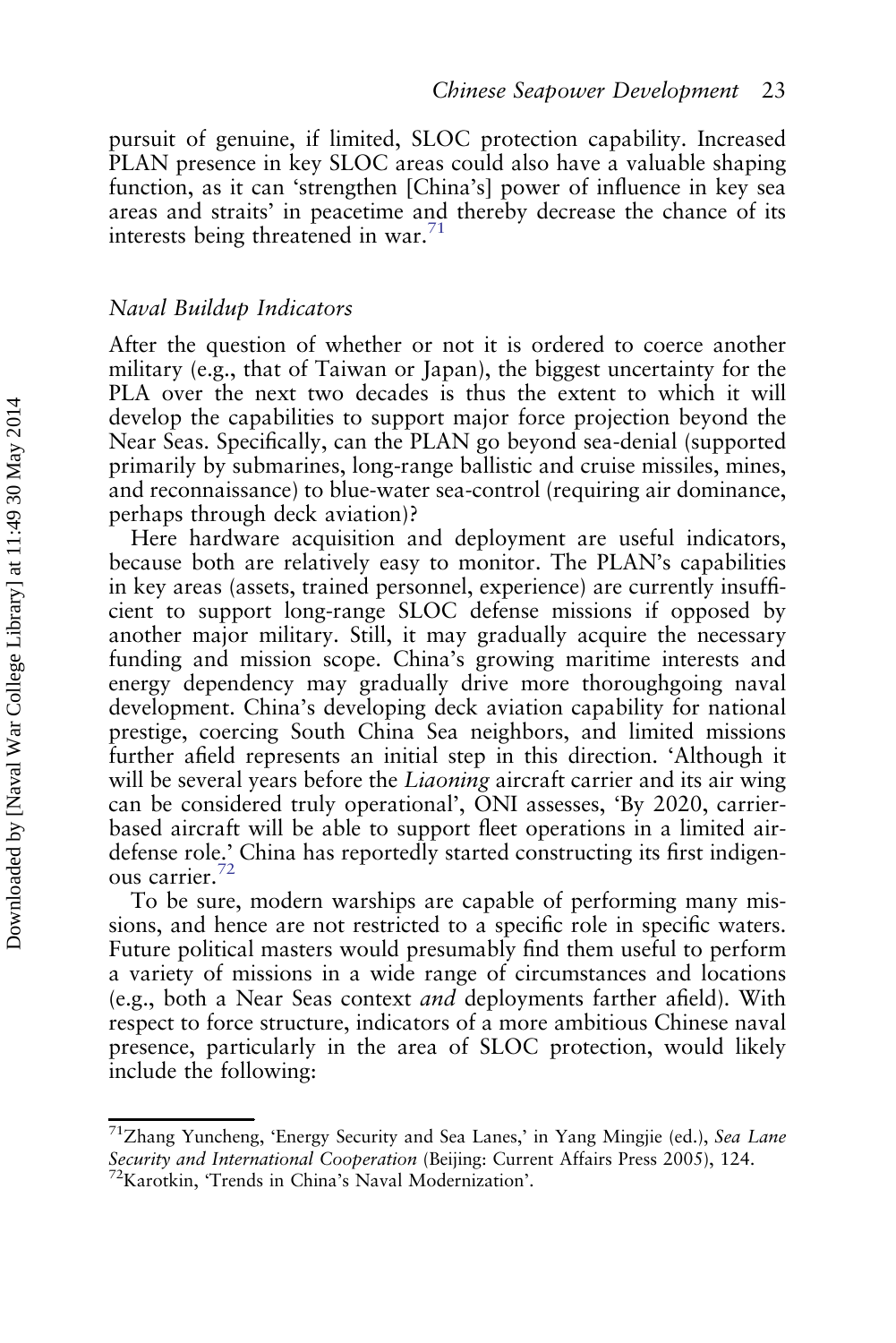# Expansion.

- Increased production of major ships. Qualitative improvement is rapid; ONI estimates that by 2020 China's percentage of 'modern' destroyers and frigates will rise from 65 to 85 per cent. Establishment of new, modern shipyards dedicated to military ship production or expansion of military areas in coproduction yards would be an important bellwether of quantitative buildup. ONI forecasts submarine fleet expansion from 60+ to 75 hulls, but surface vessel trends remain less clear.<sup>73</sup>
- Long-range airpower enhancement through procurement/development of aircraft to operate off carriers and overseas land bases, aerial refueling capabilities, and related doctrine and training programs. Relevant airframes include helicopters, carrier-borne J-15 and land-based J-20 aircraft, long-range transport aircraft, and possibly as-yet-absent long-range stealthy bombers. Carriers, more LPDs or even an LHA or two along with more hospital ships and modern warships call for a dramatic increase in rotary wing force structure. This will also mean more pilots, more mechanics, and attendant support infrastructure.

# Support.

- Expansion of the PLAN auxiliary fleet, particularly long-range, high-speed oilers and replenishment ships. Here China appears to have shipyard capacity but not yet the intention to use it in this fashion. Two of China's seven fleet auxiliaries are approaching obsolescence, and require replacement before 2020. China's other 43 major auxiliaries and over 400 minor auxiliaries and service/ support craft are unsuited for distant seas.<sup>74</sup> Supporting more than limited long-range operations would require additional replenishment ships.
- Development of the ability to conduct sophisticated ship repairs remotely, either through tenders or overseas repair facilities. If China wishes to maintain a limited posture that is focused on dayto-day operations in peacetime or the ability to participate in nontraditional security operations, it will not need tenders. The US has two submarine tenders because of its large forward presence and a requirement to conduct a full range of fleet combat operations; even so it has retired its destroyer tenders and conducts most overseas repairs in host-nation shipyards, for example, at Yokosuka or Rota. Unless China goes that route, it only needs minor repair capability; any ship needing sophisticated repairs could be sent back to China.

 $\frac{73}{74}$ Ibid.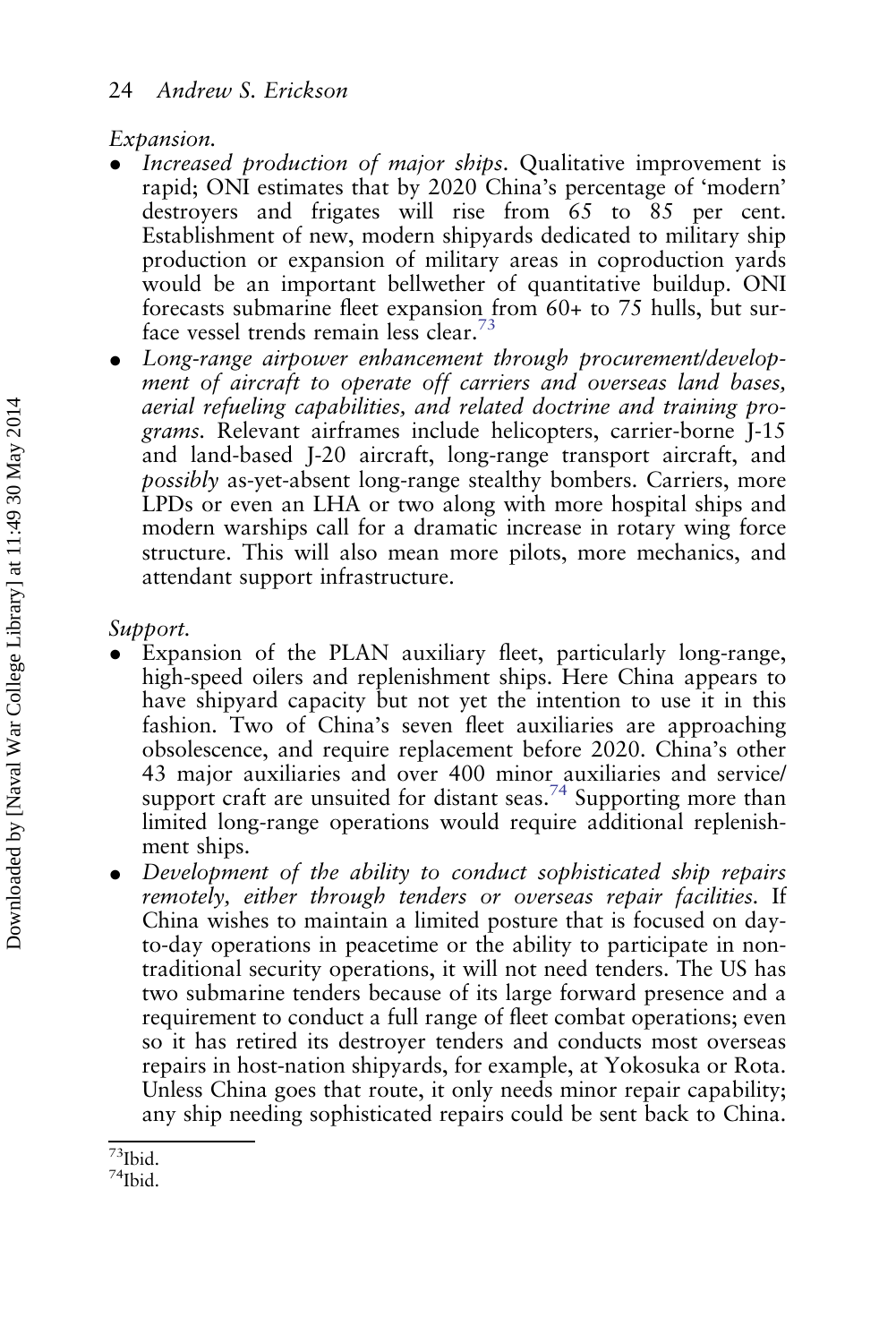In the absence of tenders, a navy determined to conduct significant blue-water SLOC security missions would probably need the ability to bring technicians along in some capacity, access to technologically sophisticated port facilities, or both. A sprawling global infrastructure supported by dozens of negotiated agreements allows the US military to move parts globally. China would presumably require the same to support similar operations.

● Acquisition of locations for supply, equipping, and servicing, e.g., in the Indian Ocean and Gulf of Aden. The PLAN already utilizes a network of access points, with Port Salalah, Oman perhaps foremost among them. It has reportedly been offered basing access in Djibouti and the Seychelles. While 'places' for logistics supply are already being developed, enduring non-interference policies will likely constrain acquisition of US-style 'bases' for the foreseeable future.

# Defense.

- ASW through increasingly quiet long-range nuclear submarines, maritime patrol aircraft, and helicopters. Construction of nuclear attack submarines (e.g., 095 SSN) and deployment of additional units of these and other platforms with significant demonstrated ASW capabilities such as helicopters and fixed-wing aircraft. Just as manifold factors optimize diesel submarines for littoral operations, nuclear submarines' speed and range (and relative stealth within these demanding performance parameters), together with their ability to shoot formidable anti-ship weapons, make them especially useful for blue-water SLOC defense. However, their high cost and need for highly-trained crews and sophisticated maintenance facilities make them worth acquiring in substantial numbers only if SLOC defense and/or the ability to destroy military and commercial shipping is prioritized.
- Area air defense via advanced surface vessels with long-range air defense systems, such as *Luyang II and III*, are also useful for Near Seas Counterintervention, but their further development can strengthen expeditionary capabilities farther away from China's robust layers of land-based and coastal defense systems.

# Connection.

An increasingly complete, integrated C4ISR network that offers enhanced ability to detect, report, and direct activities over the Pacific and Indian Oceans. Ground- (radar, electronic surveillance, Automatic Identification System (AIS) vessel tracking stations) and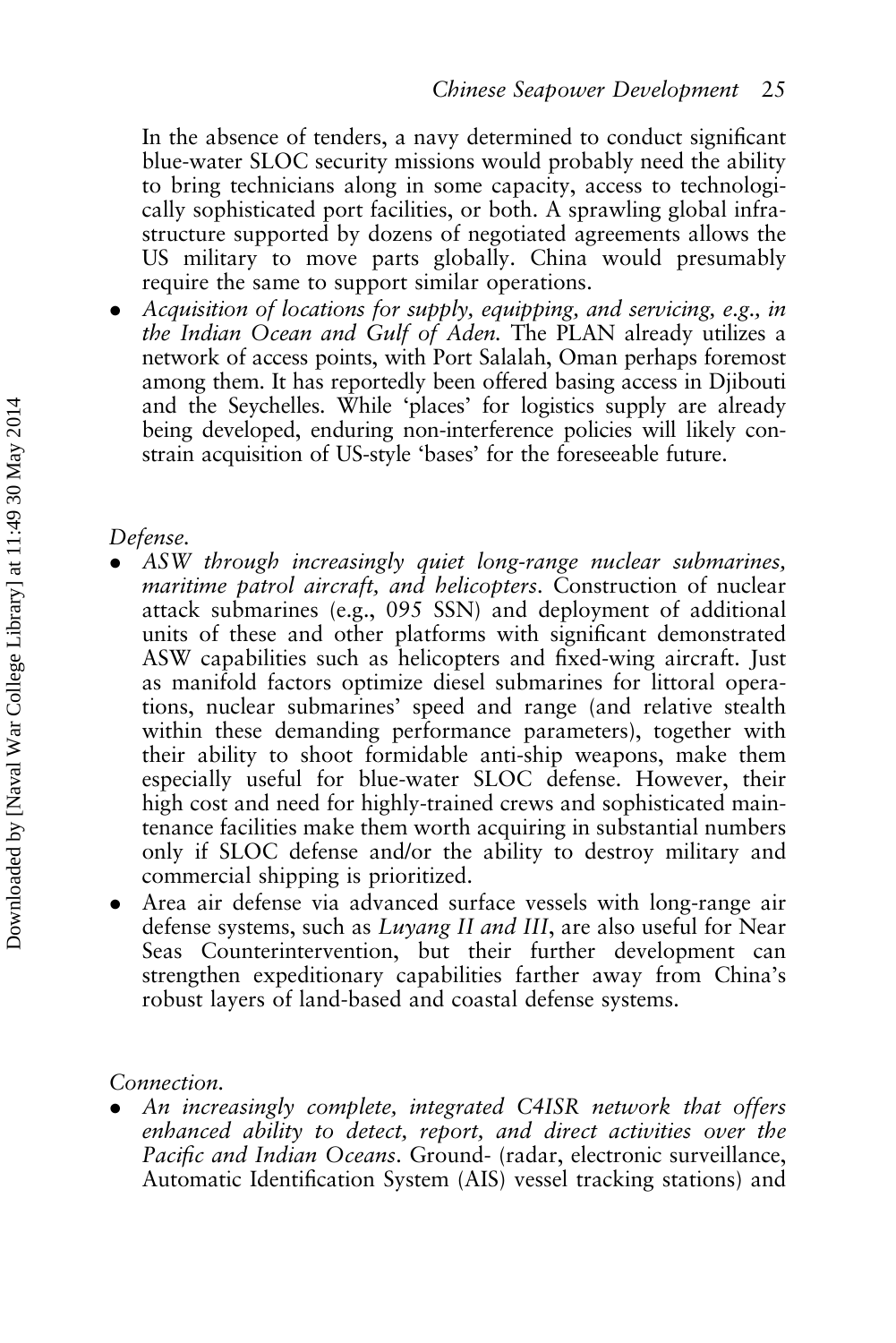# 26 Andrew S. Erickson

sea-based ISR systems can provide persistent, accurate surveillance with massive data transmission to ~100 nautical miles from shore, but farther afield, patrol ships and air- and space-based systems are required despite their intermittent coverage.<sup>75</sup> Even space systems are often tailored for specific area coverage and signals transmission. As China's Beidou/Compass system achieves global coverage by 2020, it will offer extra-regional Position, Navigation, and Timing (PNT). Such capabilities also support Near Seas counterintervention, but are especially important to support expeditionary operations further afield for which far fewer alternatives are available.

# Preparation.

- Maturation of advanced levels of PLA doctrine, training, and human capital. More all-weather, over-water, attack training for pilots. Jointness is not necessarily essential, but sophistication and realism are.
- Heightened readiness through more complex, joint, long-range exercises. Coordinated multi-axis anti-ship/carrier operations. Steady deployment of PLAN forces to vulnerable SLOCs to increase familiarity, and readiness.

## Implications

At the strategic level, many uncertainties remain, including the trajectory of China's rise. Key internal and external challenges may slow Chinese growth and limit defense spending increases. Political instability could threaten government investment. Because of this, and the diminishing returns on strategic investment, there is great uncertainty concerning the precise extent of China's ability to/interest in develop (ing) robust capabilities beyond the Near Seas and their immediate approaches. Nevertheless, overall dynamics seem clear: the tide of Chinese seapower is rising, but the waves disperse rapidly with distance; this pattern is likely to persist.

Assuming China avoids major internal problems, and the behavior of its neighbors does not pose insuperable obstacles, the Near Seas environment could well become more favorable to China's territorial and maritime claims as its overall power and military capabilities increase. Further afield, however, China will probably continue to rely on the

<sup>75</sup>Eric Pedersen, 'Land- and Sea-Based C4ISR Infrastructure in China's Near Seas,' in China's Near Seas Combat Capabilities, 80, 83–4.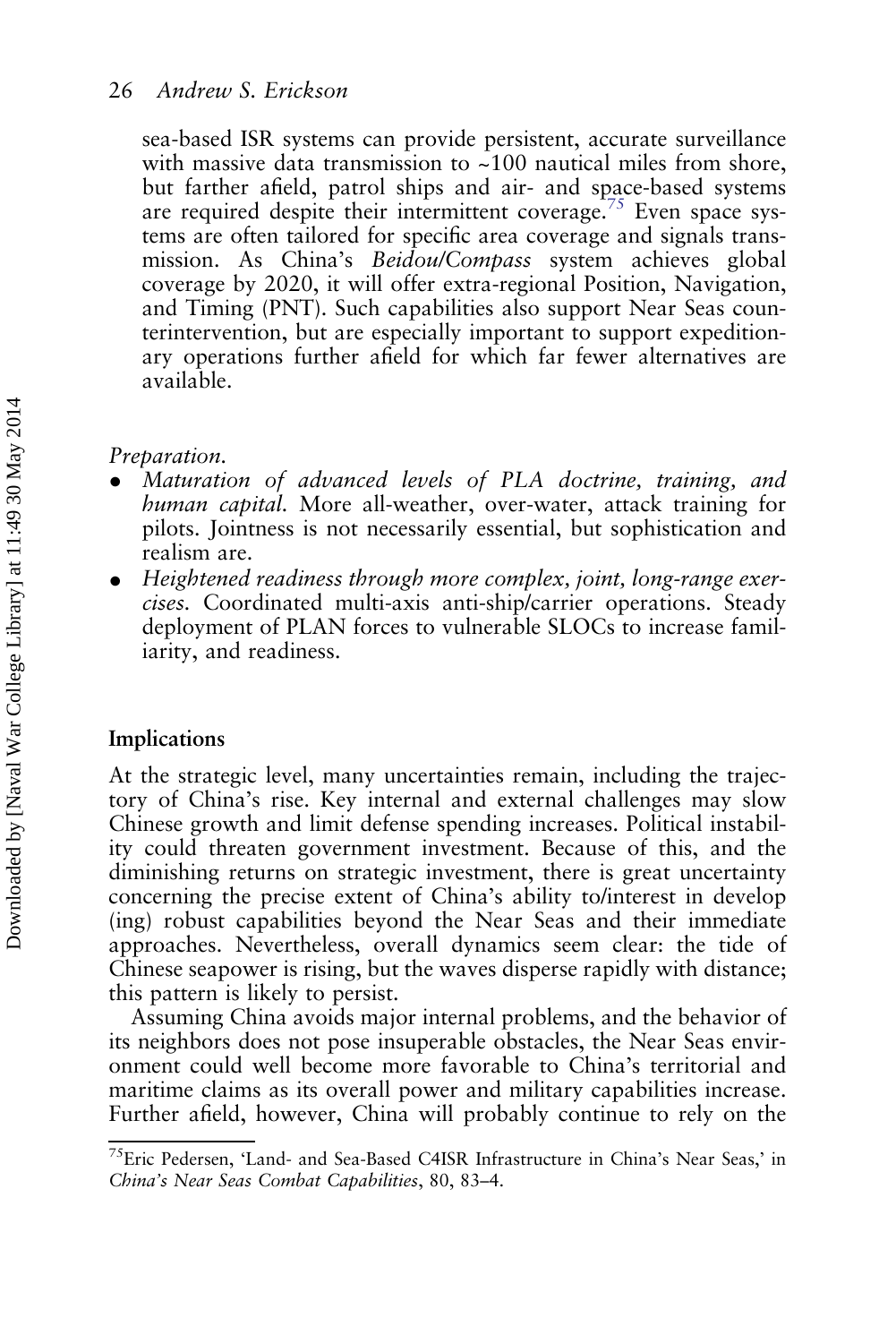global system, where it benefits as a 'free'/'minimum payment' rider. Containing no Chinese claims and serving as a major conduit for Chinese commerce, the Far Seas offer a positive-sum game with major deterrents to conflictual approaches for China. The Indian Ocean contains great and middle-power navies, including those of the US, UK, India, Australia, Japan, and South Korea, which will prioritize its security given their nation's location and reliance on its commerce and energy flows. Given their significant, wide-ranging capabilities, such navies are difficult to compete with, but promising to cooperate with. The US Navy will likely retain access to strategically-located Diego Garcia. India's Navy will enjoy increasingly strong presence in its 'backyard,' as favorable demographics propel its economy to support fleet buildup. New Delhi will make considerable diplomatic efforts to thwart excessive Chinese influence in littoral nations. The Japanese, Korean, and Australian navies will leverage presence and partnerships to safeguard their nations' supply lines.

At the operational level, then, 'Near Seas counterintervention plus,' with strengthening control, growing influence, and expanding reach, will likely remain the PLA's focus for some time. Uncertainties include how far and how comprehensively its 'range rings' extend, and how extensive and robust its Far Seas capabilities become. At the tactical level, the key question will be to what extent the PLA can mitigate vulnerabilities along new exterior lines. At the strategic level, the key question is whether China can compromise American access to the East Asian portion of the global commons and establish a zone of Chinese suzerainty there.

The PLAN's evolving role in defending China's expanding economic interests, as demonstrated in ongoing Gulf of Aden deployments, has broader significance. For now, China seems to be pursuing a multilayered approach to naval development, with consistent focus on increasingly formidable counterintervention capabilities to support major combat operations on China's maritime periphery (e.g., a Taiwan Strait scenario), and relatively low-intensity but gradually growing capabilities to influence strategic conditions further afield (e.g., Indian Ocean) in China's favor.

Some expect Beijing to pursue a more ambitious approach in the near future. One American scholar believes that 'the main disadvantage from Washington's perspective could be that, should Chinese leaders consider the Somali [anti-piracy] mission a success, they would likely prove more willing to promote the continued growth of China's maritime power projection capability'. He contends: 'A well-executed [Gulf of Aden] operation might tip the balance in favor of those Chinese strategists who want their country to acquire aircraft carriers, large amphibious ships, more effective attack submarines, many more replenishment and refueling vessels, and other naval instruments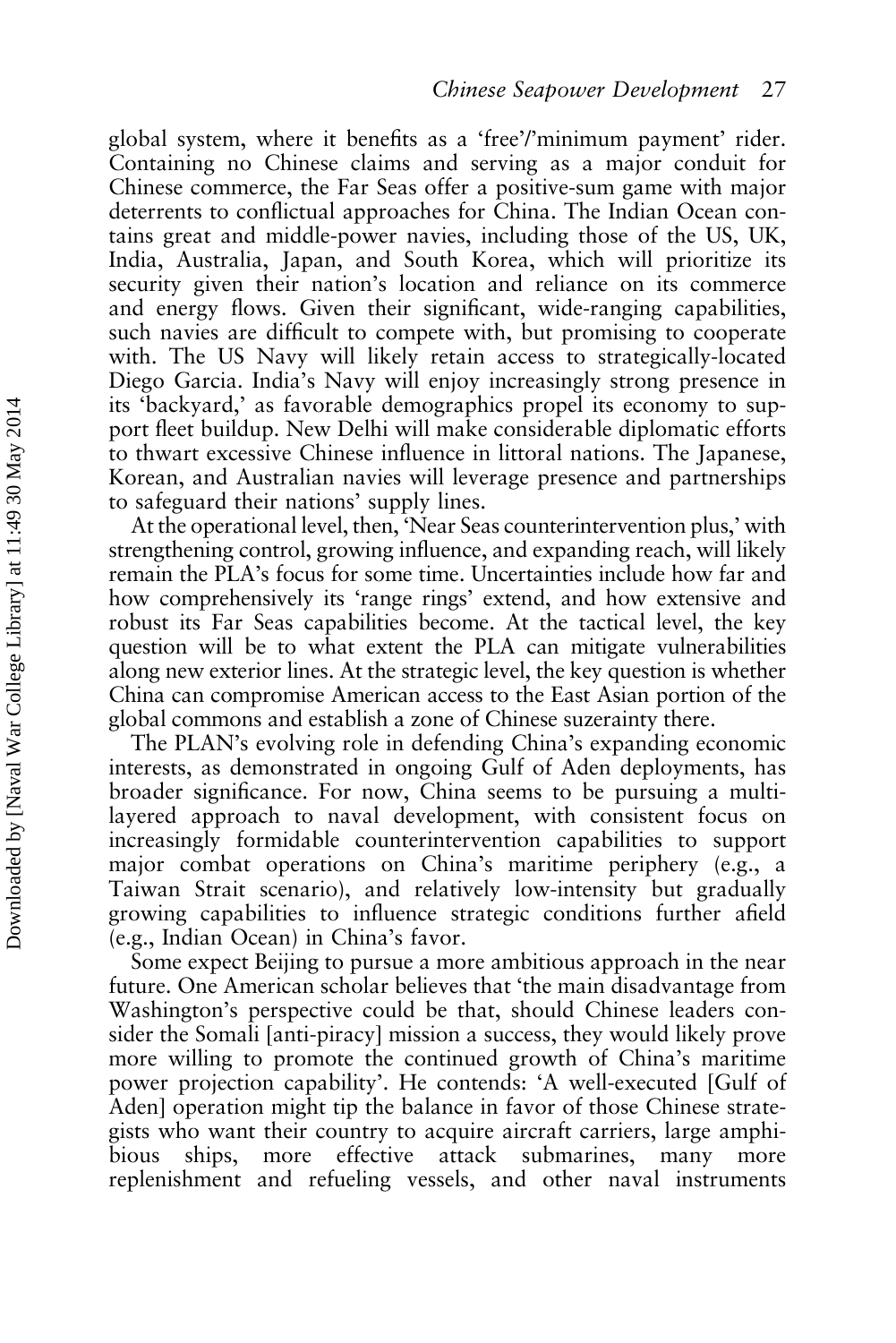to defend Beijing's overseas interests.'<sup>76</sup> Robert Ross envisions Chinese 'construction of a power-projection navy centered on an aircraft carrier'. <sup>77</sup> One pre-deployment Chinese analysis advocates just such a redirection of PLAN strategy: from a submarine-centric navy to one with aircraft carriers as the 'centerpiece'.<sup>78</sup> Such a shift would have major internal and international implications. Internally, it would mean that the PLAN would likely capture a much larger portion of the defense budget, especially as the carriers would need a complement of aircraft and a dedicated fleet of escort vessels. Its internal clout would be further enhanced by the fact that aircraft carriers might rapidly become an important diplomatic instrument for projecting Chinese presence and influence in Asia, and perhaps (eventually) globally.

By this logic, moving toward a carrier-centric navy could prompt other navies in the region and further afield to upgrade their own forces in anticipation of China taking a more assertive stance regarding naval power projection. Despite efforts both to channel China's maritime development in a peaceful direction and to portray it accordingly to the rest of the world, history suggests that any major military modernization program is likely to antagonize other powers. Internationally, China moving toward a carrier-centric navy could prompt other regional and global militaries to develop and upgrade their own counterintervention forces in anticipation of China taking a more assertive stance regarding naval power projection.

While China could build several carriers over the next decade, however, the PLAN is likely to develop within the multi-layered rubric for the foreseeable future, with parallel implications for American security interests. China's military has achieved rapid, potent development by maintaining a counterintervention posture along interior lines and exploiting physics-based limitations inherent in the performance parameters of US and allied platforms and C4ISR systems. This should be of tremendous concern to Washington. But dramatic Chinese breakthroughs in Near Seas counterintervention should in no way be conflated with developments further afield: the core elements of this approach cannot easily be translated out of area. In perhaps the most graphic example of this strategic bifurcation, developing capabilities to target aircraft carriers makes the PLA acutely aware of their vulnerabilities – and hence probably reluctant to devote more than a modest and sustainable level of resources to their development.

<sup>&</sup>lt;sup>76</sup>Richard Weitz, 'Operation Somalia: China's First Expeditionary Force?' China Security 5/1 (Winter 2009), 38.<br><sup>77</sup>Robert Ross, 'China's Naval Nationalism: Sources, Prospects, and the US Response',

International Security 34/2 (Fall 2009), 46.<br><sup>78</sup>Gao Yue, 'Maritime Rights, Resources, and Security', Modern Ships (Dec. 2004), 7.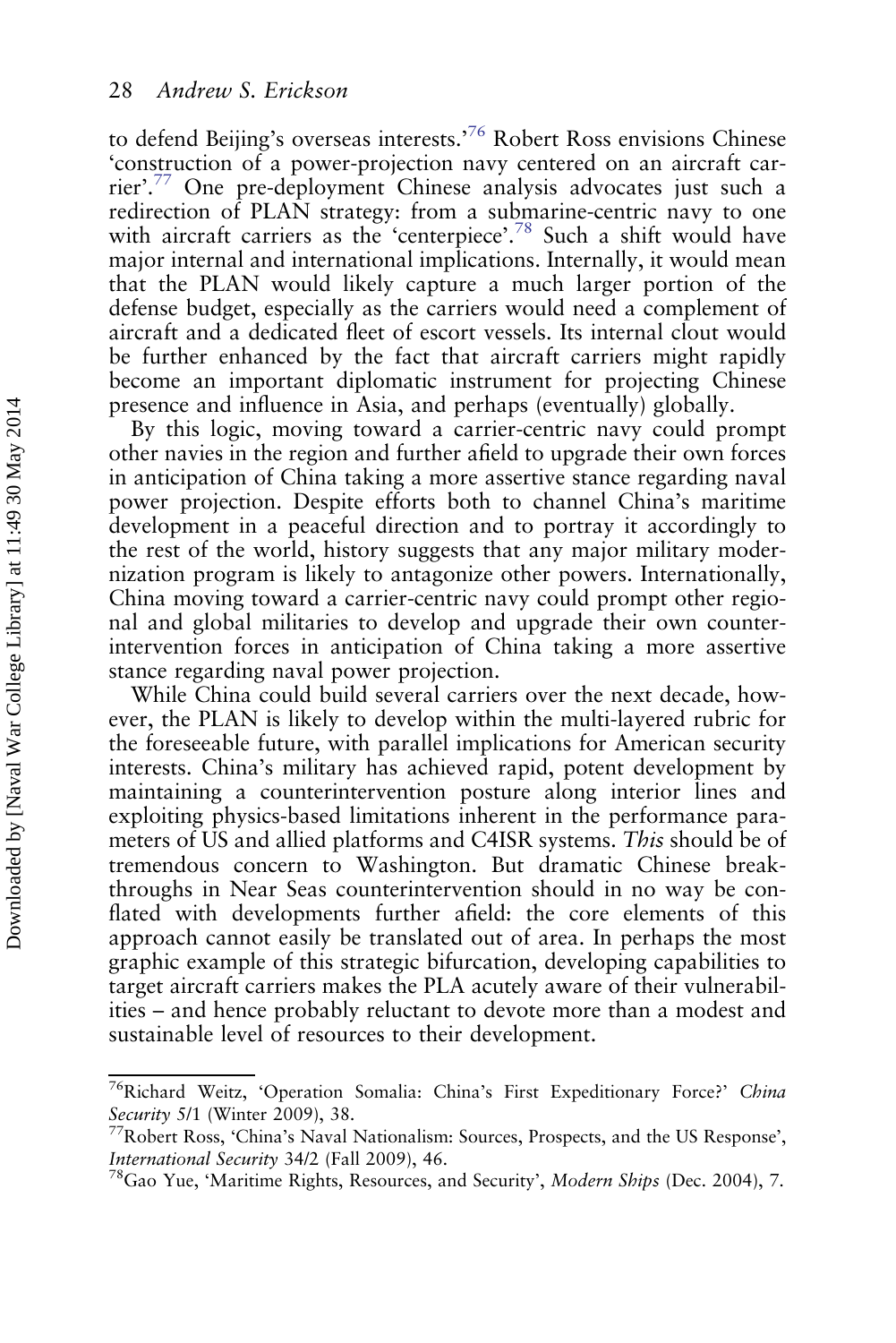Just as these limiting factors threaten US platforms operating in or near China's maritime periphery increasingly, they likewise haunt China's Navy as it ventures further afield – a navy that still lags considerably behind its US counterpart in overall resources and experience. Thus far, Chinese decisionmakers, having internalized lessons of Soviet over-stretch, seem unlikely to expend overwhelming national resources to fight these realities. Despite their growing concerns abroad, they have too many imperatives closer to home competing for focus and funding. Given ongoing requirements for the PLAN to provide security for Chinese interests in the East and South China Seas, it is highly unlikely that a force growing far more qualitatively than quantitatively will soon deploy high-intensity combat capabilities in the Far Seas.

## Notes on Contributor

Dr Andrew S. Erickson is an associate professor in the Naval War College's China Maritime Studies Institute (CMSI) and an associate in research at Harvard's Fairbank Center. He is the author of the Jamestown Foundation monograph Chinese Anti-Ship Ballistic Missile Development and coauthor of the CMSI monograph Chinese Antipiracy Operations in the Gulf of Aden. He runs two research websites, <www.andrewerickson.com> and <www.chinasignpost. com>.

#### Bibliography

'Chinese President Calls for Strengthened, Modernized Navy,' People's Daily, 27 Dec. 2006.

'Chinese President Calls for Strong Navy,' VOA News, 28 Dec. 2006, <[www.voanews.com>](http://www.voanews.com).

- Cole, Bernard, 'China's Navy Prepares: Domestic Exercises, 2000–10', in Roy Kamphausen, David Lai and Travis Tanner (eds), Learning by Doing: The PLA Trains at Home and Abroad (Carlisle, PA: US Army War College 2012).
- Collins, Gabriel, 'Assessing China's Key Defense Sectors: Shipbuilding', presented at 'China's Defense Science, Technology, and Innovation System: Current State and Development Prospects over the Next Decade', Univ. of California Institute for Global Conflict and Cooperation (IGCC), Washington DC Center, 15 Jan. 2013.
- Collins Gabriel, and William Murray, 'No Oil for the Lamps of China?', Naval War College Review 61/2 (Spring 2008), <[www.usnwc.edu/getattachment/22821a31-a443-4bc7-95a6-](http://www.usnwc.edu/getattachment/22821a31-a443-4bc7-95a6-54527ad8924a/No-Oil-for-the-Lamps-of-China-Collins,-Gabriel-) [54527ad8924a/No-Oil-for-the-Lamps-of-China](http://www.usnwc.edu/getattachment/22821a31-a443-4bc7-95a6-54527ad8924a/No-Oil-for-the-Lamps-of-China-Collins,-Gabriel-)—-Collins,-Gabriel->.
- 'CSS-N-4 "Sardine" (YJ-8/YJ-8A/C-801); CSS-N-8 "Saccade" (YJ-82/YJ-83/C-802/C-802A/Noor/ Ghader)', Jane's Naval Weapon Systems, 25 June 2013, [<www.janes.com](http://www.janes.com)>.
- Ding Yubao, Guo Yike, and Zhou Genshan, 'When Hu Jintao Met with the Naval Delegates at the 10th Party Congress, He Emphasized Building a Powerful People's Navy That Meets the Requirements to Accomplish Historical Missions of Our Army in Accordance with the Principle of Unifying Revolutionization, Modernization, and Standardization', People's Navy, 28 Dec. 2006.
- Dutton, Peter, 'Three Disputes and Three Objectives: China and the South China Sea', Naval War College Review 64/4 (Autumn 2011), 58, [<www.usnwc.edu/getattachment/feb516bf-9d93-4d5c-](http://www.usnwc.edu/getattachment/feb516bf-9d93-4d5c-80dc-d5073ad84d9b/Three-Disputes-and-Three-ObjectivesChina-and-the)[80dc-d5073ad84d9b/Three-Disputes-and-Three-Objectives](http://www.usnwc.edu/getattachment/feb516bf-9d93-4d5c-80dc-d5073ad84d9b/Three-Disputes-and-Three-ObjectivesChina-and-the)–China-and-the>.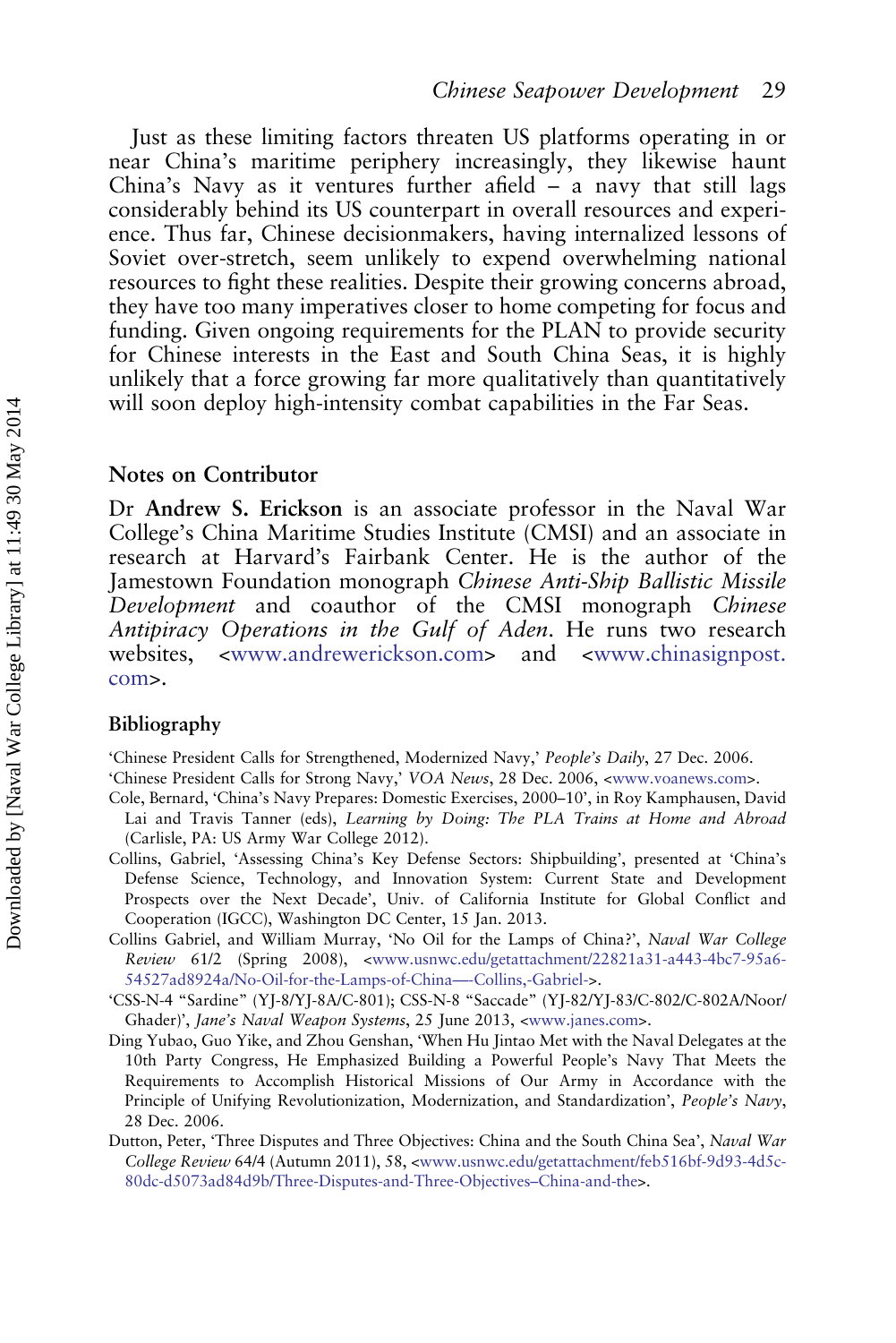# 30 Andrew S. Erickson

- Dutton, Peter, 'The Sino-Philippine Maritime Row: International Arbitration and the South China Sea', East and South China Seas Bulletin 10, Center for a New American Security, 15 March 2013, <http://www.cnas.org/fi[les/documents/publications/CNAS\\_Bulletin\\_Dutton\\_TheSinoPhilippine](http://www.cnas.org/files/documents/publications/CNAS_Bulletin_Dutton_TheSinoPhilippineMaritimeRow_0.pdf) MaritimeRow 0.pdf>.
- 'Earnestly Step up Ability Building within CPC Organizations of Armed Forces', Liberation Army Daily, 13 Dec. 2004, [<www.chinamil.com.cn>](http://www.chinamil.com.cn).
- Feng Liang and Duan Tingzhi, 'Characteristics of China's Sea Geostrategic Security and Sea Security Strategy in the New Century', China Military Science (Jan. 2007).
- 'Full text of Hu Jintao's report at 18th Party Congress', Xinhua, 17 Nov. 2012, <[www.china](http://www.china-embassy.org/eng/zt/18th_CPC_National_Congress_Eng/t992917.htm)[embassy.org/eng/zt/18th\\_CPC\\_National\\_Congress\\_Eng/t992917.htm>](http://www.china-embassy.org/eng/zt/18th_CPC_National_Congress_Eng/t992917.htm).
- Gao Yue, 'Maritime Rights, Resources, and Security,' Modern Ships (Dec. 2004).
- 'General Staff Department Makes Arrangement for Work on Military Training in New Year; Training to be Organized and Effectiveness to be Examined in Accordance with Actual Combat Requirements', Military Report, CCTV-7 (Mandarin), 11:30 GMT, 14 Jan. 2013.
- Global Trends 2030: Alternative Worlds (Washington DC: National Intelligence Council, Dec. 2012), <[www.dni.gov/index.php/about/organization/global-trends-2030>](http://www.dni.gov/index.php/about/organization/global-trends-2030).
- IISS, The Military Balance 2013, 2014 (London: Routledge for IISS).
- Karotkin, Jesse, Senior Intelligence Officer for China, Office of Naval Intelligence, 'Trends In China's Naval Modernization', Testimony before the US-China Economic and Security Review Commission, 30 Jan. 2014, <www.uscc.gov/sites/default/fi[les/Karotkin\\_Testimony1.30.14.pdf](http://www.uscc.gov/sites/default/files/Karotkin_Testimony1.30.14.pdf)>
- Li, Nan, 'The Evolution of China's Naval Strategy and Capabilities: From "Near Coast" and "Near Seas" to "Far Seas"', Asian Security 5/2 (June 2009).
- Liu Mingfu, Cheng Gang and Sun Xuefu, 'The Historical Mission of the People's Army Once Again Advances with the Times', Liberation Army Daily, 8 Dec. 2005.
- Liu Yanxun et al., 'Background of Expedition to Somalia Chinese Navy Pushes Forward to Deep Blue', China News Weekly, 5 Jan. 2009, [<http://mil.news.sina.com.cn/2008-12-31/1351537076.](http://mil.news.sina.com.cn/2008-12-31/1351537076.html) [html](http://mil.news.sina.com.cn/2008-12-31/1351537076.html)>.
- Murray, Craig, Andrew Berglund and Kimberly Hsu, 'China's Naval Modernization and Implications for the United States', US-China Economic and Security Review Commission Staff Research Backgrounder, 26 Aug. 2013, <[http://origin.www.uscc.gov/sites/default/](http://origin.www.uscc.gov/sites/default/files/Research/Backgrounder_Chinas%20Naval%20Modernization%%20and%20Implications%20for%20the%20United%20States.pdf)files/ Research/Backgrounder\_China'[s%20Naval%20Modernization%%20and%20Implications%](http://origin.www.uscc.gov/sites/default/files/Research/Backgrounder_Chinas%20Naval%20Modernization%%20and%20Implications%20for%20the%20United%20States.pdf) [20for%20the%20United%20States.pdf>](http://origin.www.uscc.gov/sites/default/files/Research/Backgrounder_Chinas%20Naval%20Modernization%%20and%20Implications%20for%20the%20United%20States.pdf).
- Murray, William, 'China's Undersea Warfare: A USN Perspective', paper presented at 'China's Strategy for the Near Seas' Conference, China Maritime Studies Institute, US Naval War College, 11 May 2011.
- Murray, William, 'Underwater TELs and China's Antisubmarine Warfare: Evolving Strength and Calculated Weakness', in Peter Dutton, Andrew S. Erickson and Ryan Martinson (eds), China's Near Seas Combat Capabilities, US Naval War College China Maritime Study 11 (Feb. 2014), <www.usnwc.edu/Research—[Gaming/China-Maritime-Studies-Institute/Publications.aspx>](http://www.usnwc.edu/ResearchGaming/China-Maritime-Studies-Institute/Publications.aspx).
- Office of the Secretary of Defense, Military and Security Developments Involving the People's Republic of China 2011, 2013, Annual Reports to Congress.
- O'Rourke, Ronald, China Naval Modernization: Implications for US Navy Capabilities Background and Issues for Congress, Congressional Research Service, RL33153 (28 Feb. 2014), <[www.fas.org/sgp/crs/row/RL33153.pdf>](http://www.fas.org/sgp/crs/row/RL33153.pdf).
- Pedersen, Eric, 'Land- and Sea-Based C4ISR Infrastructure in China's Near Seas', in China's Near Seas Combat Capabilities.
- Peng Guangqian and Yao Youzhi (eds), The Science of Military Strategy (Beijing: Military Science Press 2005).
- Report on the Implementation of the Central and Local Budgets in 2013 and on the Draft Central and Local Budgets for 2014, Second Session of the Twelfth National People's Congress (Beijing: Ministry of Finance 5 March 2014), [<http://online.wsj.com/public/resources/documents/](http://online.wsj.com/public/resources/documents/2014Budget_Eng.pdf) [2014Budget\\_Eng.pdf](http://online.wsj.com/public/resources/documents/2014Budget_Eng.pdf)>.